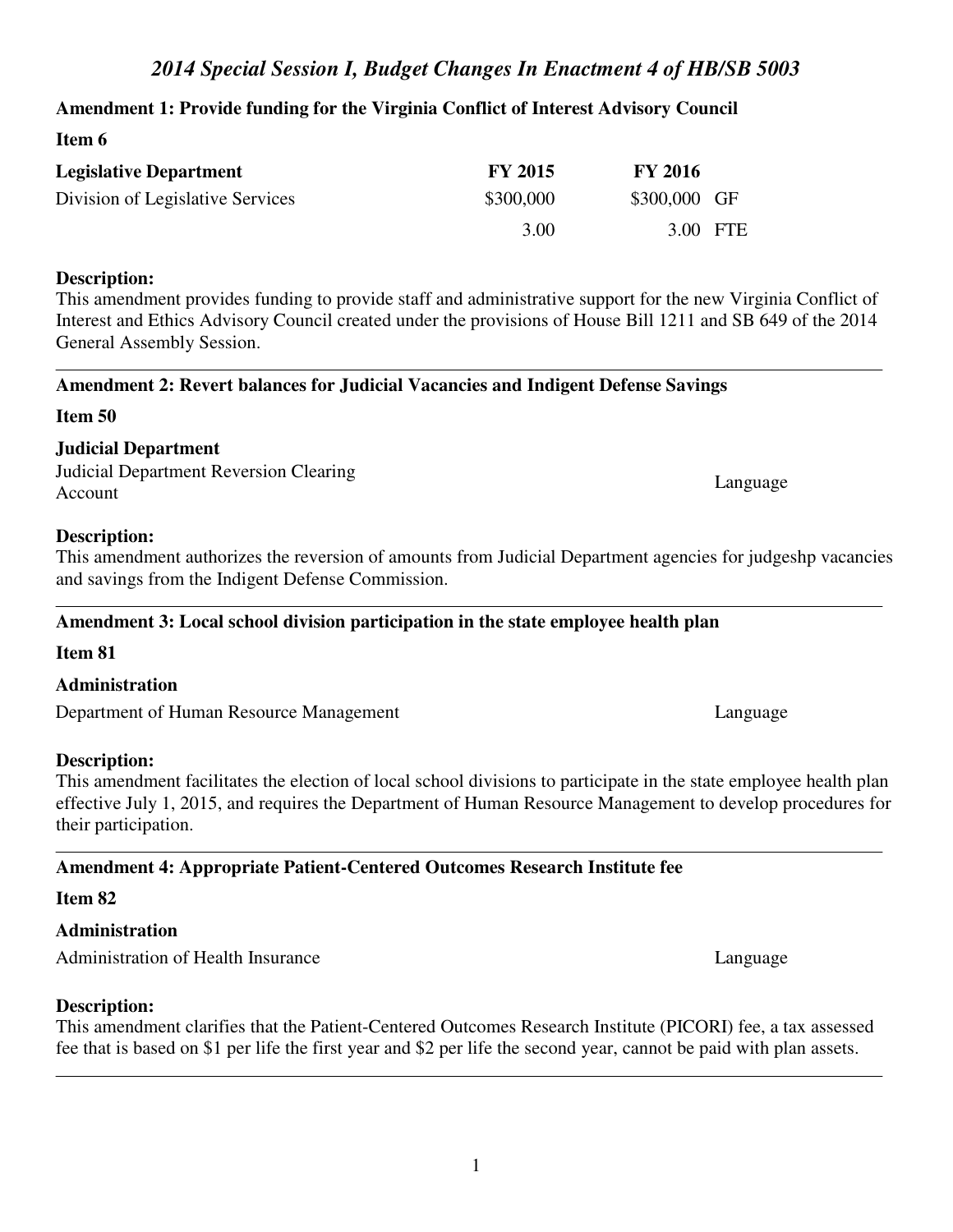#### **Amendment 5: Fund advertising of Constitutional amendment**

#### **Item 83**

| <b>Administration</b>   | <b>FY 2015</b> | <b>FY 2016</b> |
|-------------------------|----------------|----------------|
| Department of Elections | \$131,150      | \$0 GF         |

#### **Description:**

This amendment is to provide one-time general fund appropriation for the Department of Elections to advertise the Constitutional amendment.

### **Amendment 6: Correct general registrars and electoral board salary tables**

#### **Item 84**

### **Administration**

Department of Elections Language Language Language Language Language Language Language Language Language Language Language Language Language Language Language Language Language Language Language Language Language Language

#### **Description:**

**Item 101** 

This amendment corrects the general registrars and electoral board salary tables based on the three percent salary increase that became effective August 1, 2013.

### **Amendment 7: Adjust funding for support of an aerospace engine facility**

| тісін тут                               |                |                    |  |
|-----------------------------------------|----------------|--------------------|--|
| <b>Commerce and Trade</b>               | <b>FY 2015</b> | <b>FY 2016</b>     |  |
| Economic Development Incentive Payments | 80             | $(\$5,500,000)$ GF |  |

#### **Description:**

This amendment reduces funding in the second year for support of an aerospace engine facility based on more recent estimates from the company as to when incentive targets will be met to qualify for full funding as authorized by the Code of Virginia.

#### **Amendment 8: Provide support to Fairfax County to host an international competition**

#### **Item 101**

| <b>Commerce and Trade</b>               | <b>FY 2015</b> | <b>FY 2016</b> |
|-----------------------------------------|----------------|----------------|
| Economic Development Incentive Payments | \$1,000,000    | $$0$ GF        |

#### **Description:**

This amendment provides \$1.0 million in FY 2015 from the general fund to support Fairfax County as it works to host the 2015 World Police and Fire Games. The World Police and Fire Games are anticipated to have a direct economic impact of \$66 million, resulting in \$6.7 million in state tax revenue. The amendment would require Fairfax County to enter into a memorandum of understanding with the Commonwealth regarding the use of the funds.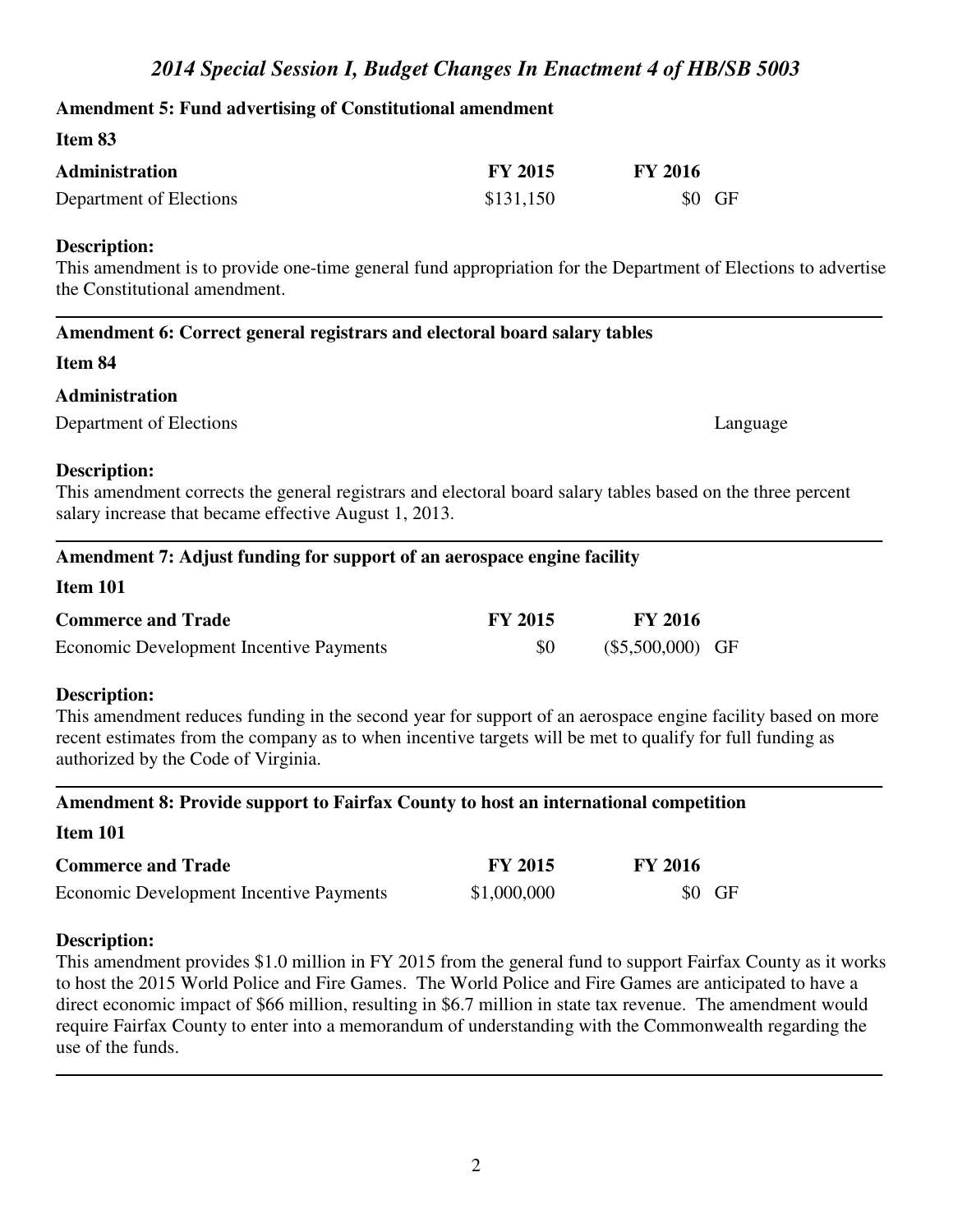### **Amendment 9: Re-establish Biofuels Production Fund**

#### **Item 101**

| <b>Commerce and Trade</b>               | <b>FY 2015</b> | <b>FY 2016</b>  |  |
|-----------------------------------------|----------------|-----------------|--|
| Economic Development Incentive Payments | \$1,500,000    | $$1,500,000$ GF |  |

#### **Description:**

This amendment provides funding for performance-based grant payments for qualifying producers from the Biofuels Production Fund as provided for in HB1025, as enacted by the 2014 Session of the General Assembly.

#### **Amendment 10: Provide funding for regulation analysis in the Virginia Energy Plan**

#### **Item 115**

| <b>Commerce and Trade</b>                | <b>FY 2015</b> | <b>FY 2016</b> |
|------------------------------------------|----------------|----------------|
| Department of Mines, Minerals and Energy | \$200,000      | $$0$ GF        |

#### **Description:**

This amendment provides \$200,000 from the general fund in FY 2015 to the Department of Mines, Minerals, and Energy (DMME) consistent with the provisions of SB615 and HB1261 as passed by the General Assembly during the 2014 Session which require DMME to include an analysis of the impacts of and policy options regarding carbon dioxide regulations in the 2014 update of the Virginia Energy Plan.

#### **Amendment 11: Provide appropriation to fund unemployment benefits for military spouse**

#### **Item 121**

| <b>Commerce and Trade</b>      | <b>FY 2015</b> | <b>FY 2016</b>  |  |
|--------------------------------|----------------|-----------------|--|
| Virginia Employment Commission | \$1,900,000    | \$1,800,000 NGF |  |

#### **Description:**

This amendment provides \$1.9 million the first year and \$1.8 million the second year in Unemployment Trust Fund appropriation to pay unemployment benefits to those who voluntarily leave employment to accompany a military spouse, as proposed in Senate Bill 18.

#### **Amendment 12: Provide funding to promote tourism with China**

| Item $126$                 |                |                |
|----------------------------|----------------|----------------|
| <b>Commerce and Trade</b>  | <b>FY 2015</b> | <b>FY 2016</b> |
| Virginia Tourism Authority | \$400,000      | \$400,000 GF   |

#### **Description:**

This amendment provides \$400,000 the first year and \$400,000 the second year from the general fund to the Virginia Tourism Authority to promote and market tourism with China in accordance with a signed memorandum of understanding.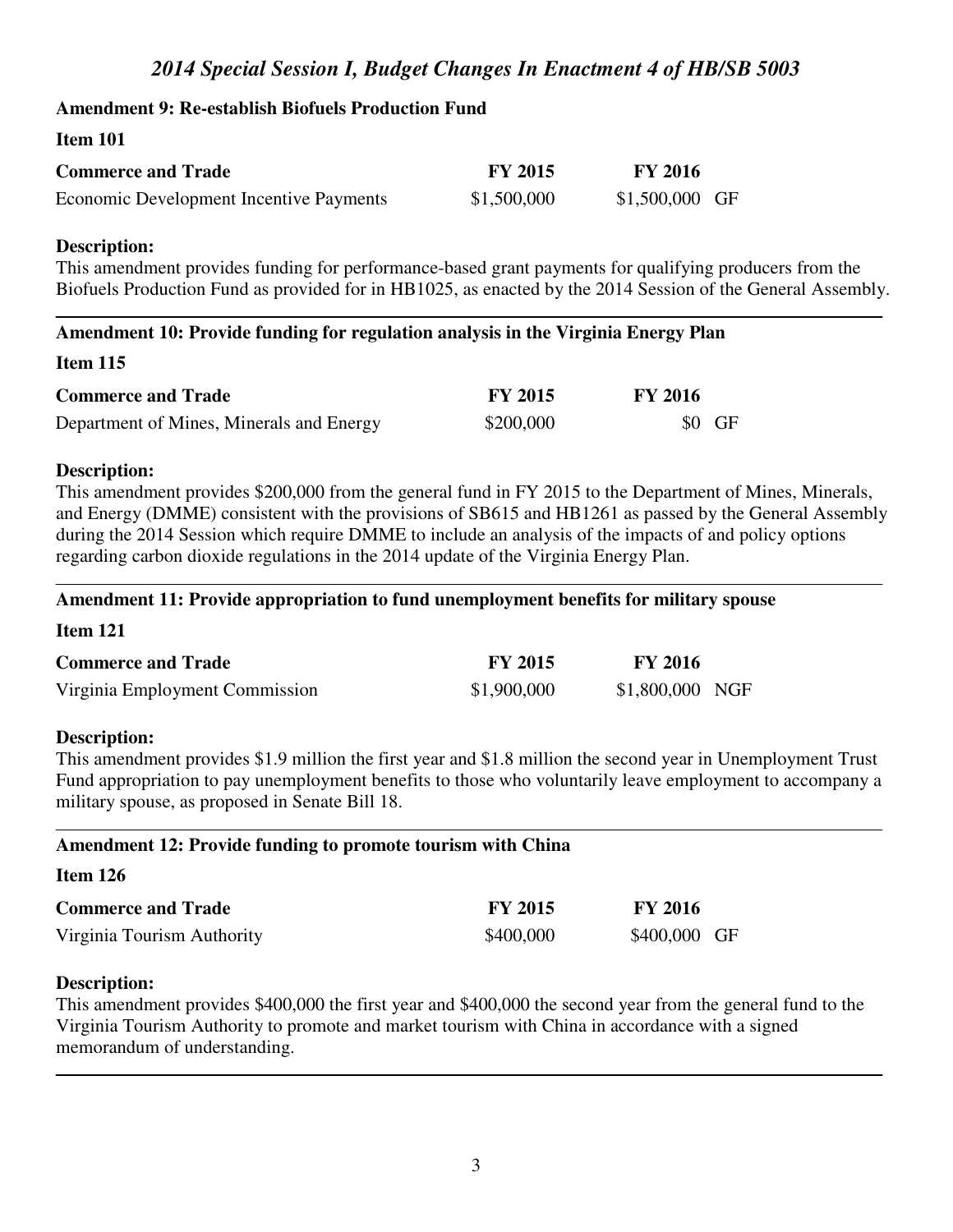#### **Amendment 13: Remove uncommitted funding for laboratory schools grant program**

| <b>Item 127</b>        |                |                |
|------------------------|----------------|----------------|
| <b>Education</b>       | <b>FY 2015</b> | <b>FY 2016</b> |
| Secretary of Education | $(\$600,000)$  | $$0$ GF        |

#### **Description:**

**Item 127** 

This amendment removes funding proposed in FY 2015 to support the laboratory schools grant program under the Secretary of Education. A similar amendment is proposed for FY 2014 to remove the uncommitted balances from this program. Grants have been provided to higher education institutions since FY 2012 through this program, allowing for the planning and possible implementation of laboratory schools. Laboratory schools are partnerships between higher education programs and local school divisions to explore innovative teaching techniques and programs to improve student performance. All of the grant commitments for this program have been met, with the amounts proposed for removal being the remaining uncommitted balances.

#### **Amendment 14: Account for reduced Standards of Learning (SOL) testing**

**Item 130** 

| <b>Education</b>                                             | <b>FY 2015</b> | <b>FY 2016</b>     |
|--------------------------------------------------------------|----------------|--------------------|
| Department of Education, Central Office<br><b>Operations</b> | (\$2,900,000)  | $(\$2,900,000)$ GF |

#### **Description:**

This amendment accounts for the anticipated savings in test costs due to the reduction in SOL testing as a result of HB 930 and SB 306.

#### **Amendment 15: Increase funding for extended school year grant program**

| Item 135 |  |  |
|----------|--|--|
|          |  |  |

| <b>Education</b>               | <b>FY 2015</b> | <b>FY 2016</b>  |
|--------------------------------|----------------|-----------------|
| Direct Aid to Public Education | \$2,400,000    | $$2,400,000$ GF |

#### **Description:**

This amendment adds to funding in the introduced budget for extended learning time models to provide for start-up grants of up to \$300,000 per school per year, depending on the extended school year model adopted and would cap planning grants at \$50,000 per school division. In addition, the amendment directs the Department of Education to account for extended school year models in the rebenchmarking of the SOQ in future biennia. This amendment supports the finding in the 2012 JLARC study on year round schooling that such schedules can improve student performance in schools with high percentages of at-risk students. Seven school divisions applied for and received a planning grant in FY 2014 for year round schooling.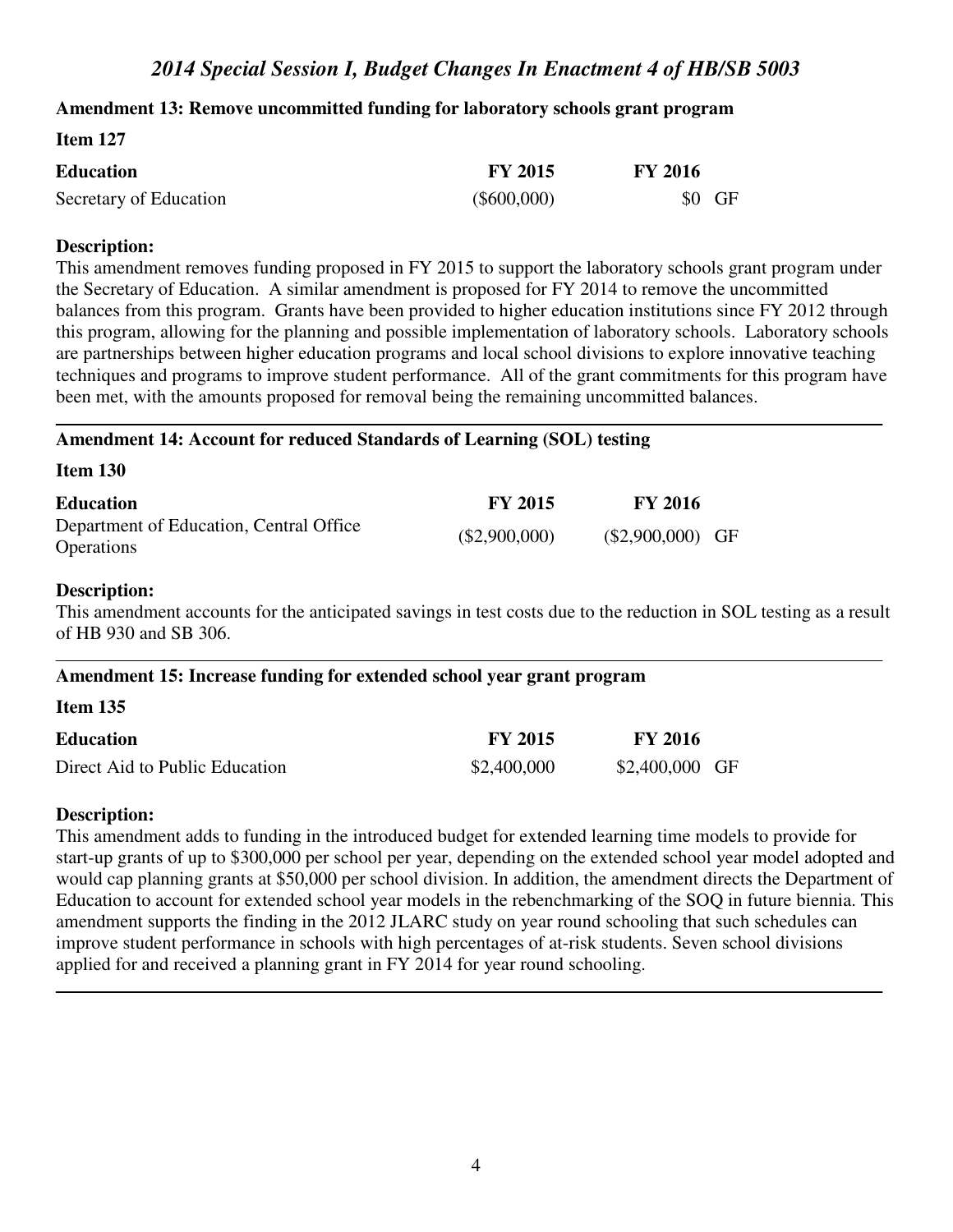## **Amendment 16: Double funding for Jobs for Virginia Graduates initiative**

### **Item 135**

| <b>Education</b>               | <b>FY 2015</b> | <b>FY 2016</b> |
|--------------------------------|----------------|----------------|
| Direct Aid to Public Education | \$373,776      | \$373,776 GF   |

#### **Description:**

This amendment doubles the amount of funding for the Jobs for Virginia Graduates initiative.

## **Amendment 17: Remove Opportunity Education Institution review of grant applications**

#### **Item 135**

#### **Education**

Direct Aid to Public Education Language Language

### **Description:**

This amendment removes the requirement that the Opportunity Education Institution evaluate grant applications associated with the proposed Teach for America grant program. Instead, the Department of Education will be responsible for the grant applications.

#### **Amendment 18: Account for new Radford student transportation information**

| <b>Item 136</b>                |                |                |
|--------------------------------|----------------|----------------|
| Education                      | <b>FY 2015</b> | <b>FY 2016</b> |
| Direct Aid to Public Education | \$278,570      | \$285,029 GF   |

#### **Description:**

This amendment adjusts funding to correct for new information provided on February 6, 2014, related to Radford City Schools' pupil transportation system to include transporting all students on yellow school buses. Previously, some students used the city transit system.

# **Amendment 19: Account for anticipated sales tax increase**

#### **Item 136**

| <b>Education</b>               | <b>FY 2015</b> | <b>FY 2016</b>  |
|--------------------------------|----------------|-----------------|
| Direct Aid to Public Education | \$1,963,925    | $$2,256,126$ GF |

#### **Description:**

This amendment provides a net of \$2.0 million the first year and \$2.3 million the second year from the general fund to reflect additional sales tax revenues collected as a result of: 1) the passage of SB 100 related to satellite television equipment; and, 2) an adjustment to the expected impact of the 'Amazon' sales tax bill. The additional sales tax revenues for public education from these items total \$4.5 million the first year and \$5.2 million the second year and the Standards of Quality (SOQ) Basic Aid offset is estimated at \$2.5 million the first year and \$2.8 million in the second year. Companion amendments to the front page and Item 3-5.03 reflect the revenues and transfer amounts.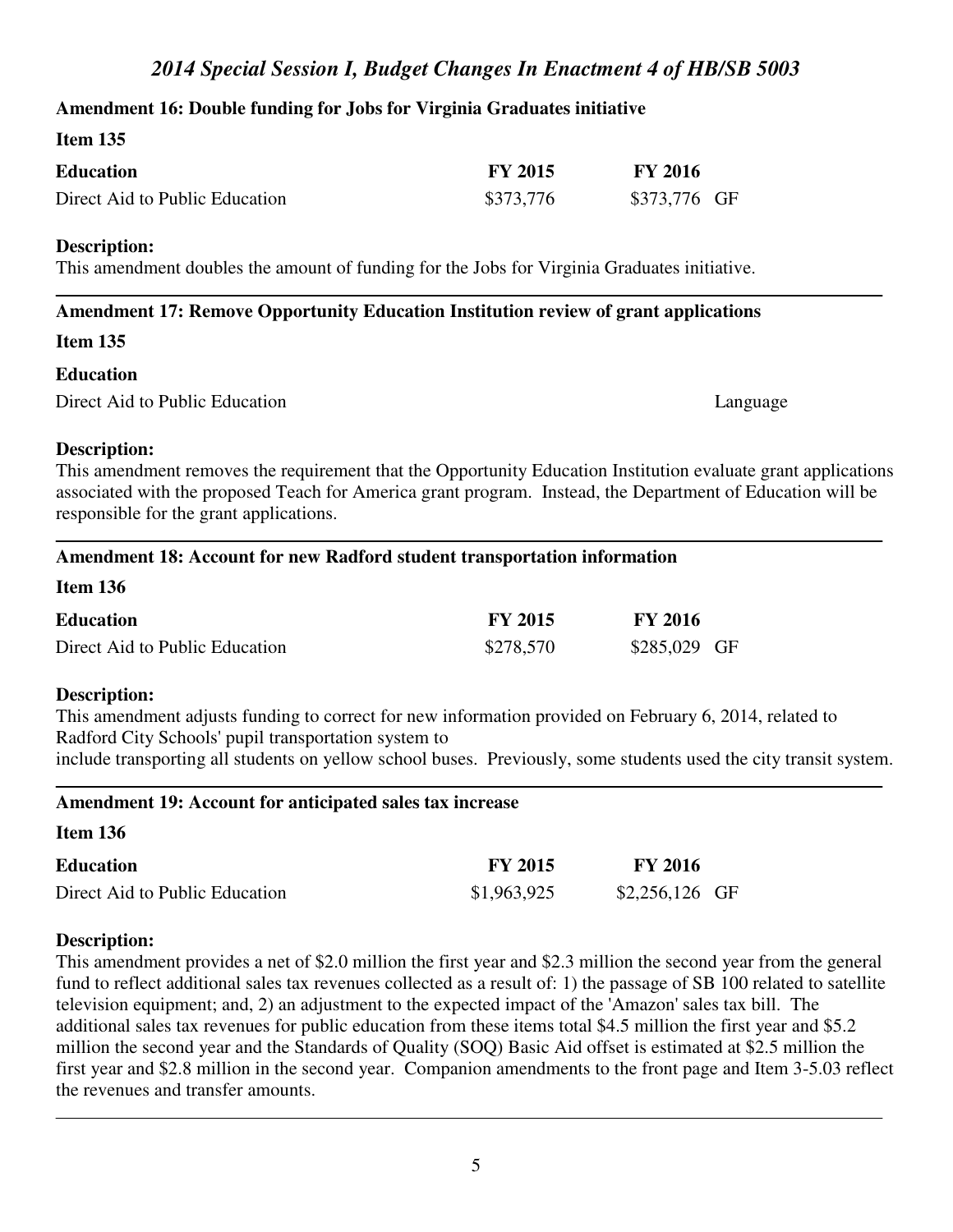## **Amendment 20: Reduce strategic compensation funding**

| <b>Item 150</b>                |                |                    |
|--------------------------------|----------------|--------------------|
| <b>Education</b>               | <b>FY 2015</b> | <b>FY 2016</b>     |
| Direct Aid to Public Education | (\$5,000,000)  | $(\$7,500,000)$ GF |

### **Description:**

**Item 136** 

This amendment reduces funding for the strategic compensation program from \$7.5 million to \$2.5 million in FY 2015 and eliminates the program in FY 2016. This program has not been fully utilized by school divisions and another amendment includes a salary increase for all school teachers.

### **Amendment 21: Update composite index based on revised data**

| лісін тәу                      |                |                |
|--------------------------------|----------------|----------------|
| <b>Education</b>               | <b>FY 2015</b> | <b>FY 2016</b> |
| Direct Aid to Public Education | \$81,436       | \$49,789 GF    |

### **Description:**

**Item 136** 

This amendment provides \$81,436 the first year and \$49,789 the second year from the general fund to reflect the corrected True Property Values (TPV) data reported to the Department of Taxation by three school divisions: Charlotte, Richmond County and Hampton. The revised adjusted TPV will change the final local composite index updates for the fiscal year 2014-2016 biennium and will result in slightly more state funding.

#### **Amendment 22: Adjust funding for miscalculation associated with new retirement rates**

**Item 136** 

| <b>Education</b>               | <b>FY 2015</b> | <b>FY 2016</b>  |  |
|--------------------------------|----------------|-----------------|--|
| Direct Aid to Public Education | \$2,315,431    | $$2,233,331$ GF |  |

## **Description:**

This amendment provides additional funding to fully account for the new retirement benefit rates. This is a technical amendment to correct a miscalculation in the introduced budget that failed to apply the new rates to all instructional positions.

#### **Amendment 23: Fund FY 2015 partial Cost of Competing Adjustment for support positions**

**Item 136** 

| <b>Education</b>               | <b>FY 2015</b> | <b>FY 2016</b> |
|--------------------------------|----------------|----------------|
| Direct Aid to Public Education | \$5,389,054    | $$0$ GF        |

#### **Description:**

This amendment provides one-half of the cost of competing adjustment (COCA) for support positions that was calculated during the Standards of Quality rebenchmarking for FY 2015. This provides an increase to those localities entitled to receive the COCA without any offsetting reductions to any other local school divisions.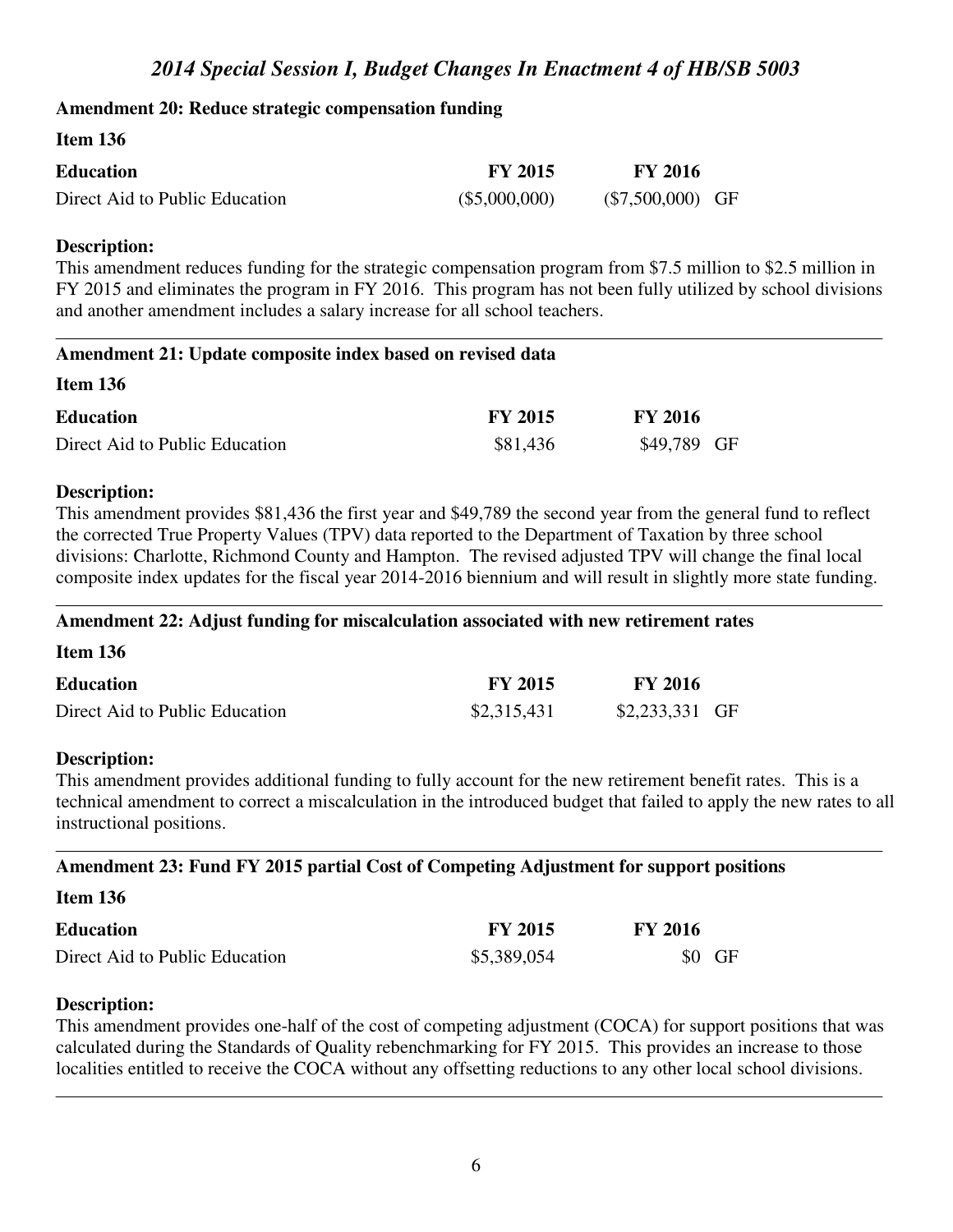## **Amendment 24: Provide partial hold harmless funding for school divisions in FY2015**

| Item $136$                     |                |                |
|--------------------------------|----------------|----------------|
| <b>Education</b>               | <b>FY 2015</b> | <b>FY 2016</b> |
| Direct Aid to Public Education | \$3,252,557    | $$0$ GF        |

#### **Description:**

This amendment provides additional funding to school divisions to replace half of the state funding the divisions lost in FY 2015 through the Standards of Quality rebenchmarking.

#### **Amendment 25: Adjust pre-K funding to hold harmless available local slots**

#### **Item 136**

| <b>Education</b>               | <b>FY 2015</b> | <b>FY 2016</b> |  |
|--------------------------------|----------------|----------------|--|
| Direct Aid to Public Education | \$3,631,045    | \$3,778,908 GF |  |

#### **Description:**

This amendment funds Virginia Preschool Initiative for At-Risk Four-Year-Olds (VPI) slots at a level at least equal to FY 2014 actual slots used and directs the Department of Education to update Head Start count data used in the formula for the VPI.

#### **Amendment 26: Account for anticipated lottery revenue increases for next biennium**

| <b>Education</b>               | <b>FY 2015</b> | <b>FY 2016</b>     |  |
|--------------------------------|----------------|--------------------|--|
| Direct Aid to Public Education | (\$10,000,000) | $($10,000,000)$ GF |  |
|                                | \$10,000,000   | \$10,000,000 NGF   |  |

#### **Description:**

This amendment assumes that lottery revenues will be \$10 million per year higher next biennium than assumed in the introduced budget. This funding is used to supplant an equal amount of general fund support.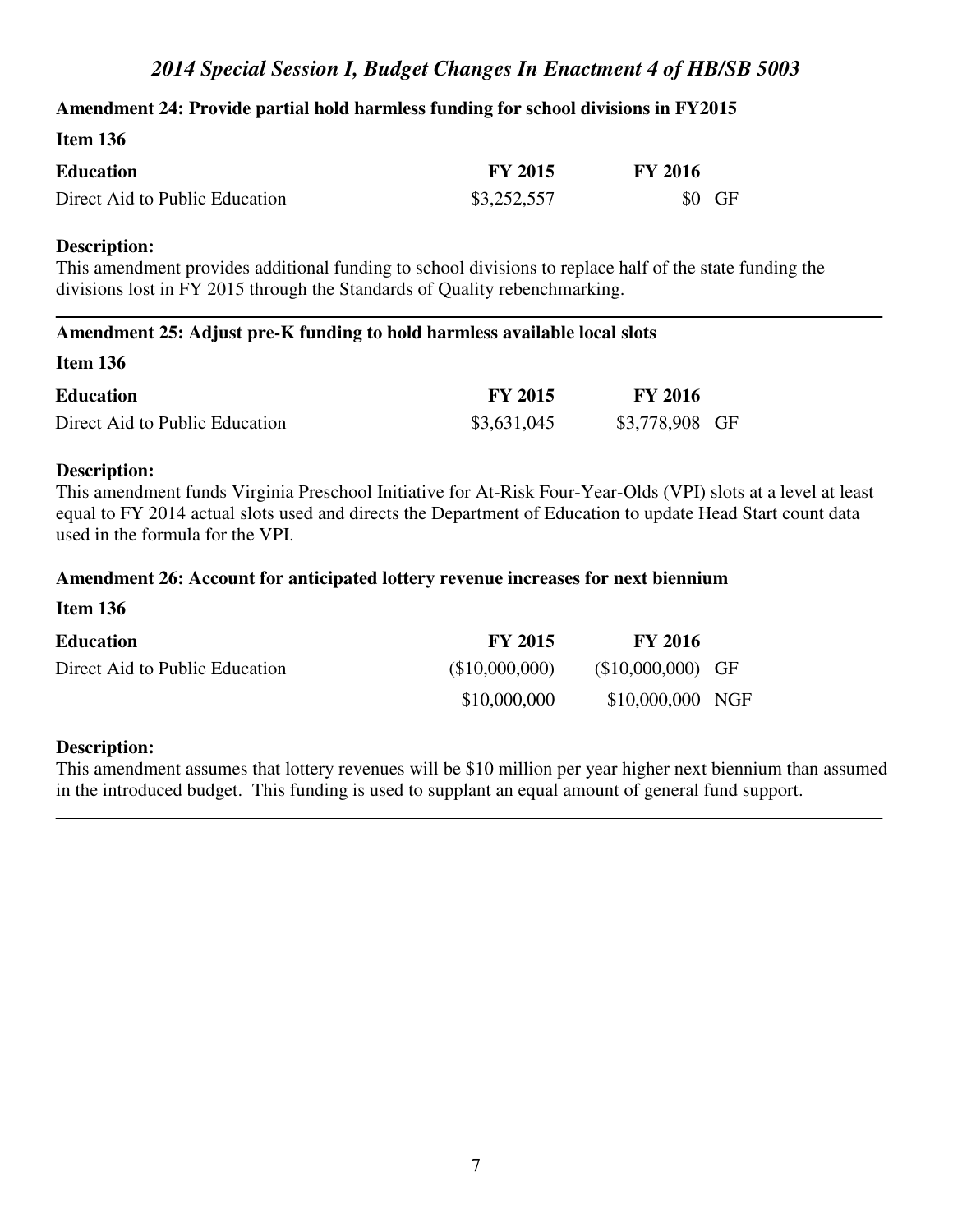## **Amendment 27: Increase Literary Fund contribution and revenue**

| <b>Item 136</b>                |                |                     |  |
|--------------------------------|----------------|---------------------|--|
| <b>Education</b>               | <b>FY 2015</b> | <b>FY 2016</b>      |  |
| Direct Aid to Public Education | (\$35,000,000) | \$5,000,000 GF      |  |
|                                | \$35,000,000   | $(\$5,000,000)$ NGF |  |

### **Description:**

This amendment accounts for an additional \$25 million in anticipated revenue from the sale of unclaimed property. Through this action, \$25 million can be used from the Literary Fund in lieu of general fund support to cover teacher retirement cost. In addition, this amendment removes \$5 million of the \$10 million in general fund support provided in FY 2015 in the introduced budget for direct loans for school construction and transfers the remaining \$5 million to the \$10 million of general fund support provided in FY 2016, resulting in total general fund support of \$15 million in FY 2016.

### **Amendment 28: Reduce funding for the Opportunity Educational Institution (OEI)**

| Item 138 |  |
|----------|--|
|          |  |

| <b>Education</b>                           | <b>FY 2015</b> | <b>FY 2016</b>   |
|--------------------------------------------|----------------|------------------|
| <b>Opportunity Educational Institution</b> | $(\$450,000)$  | $(\$450,000)$ GF |

### **Description:**

**Item 210** 

This amendment reduces the amount of funding supporting the Opportunity Educational Institution from \$600,059 annually to \$150,059 annually.

#### **Amendment 29: Provide funding to reflect rent plan changes at the seat of government**

| Tiem 210                           |                |                |
|------------------------------------|----------------|----------------|
| <b>Education: Higher Education</b> | <b>FY 2015</b> | <b>FY 2016</b> |
| Virginia Community College System  | \$214,115      | \$443,420 GF   |
|                                    | \$127,376      | \$263,789 NGF  |

## **Description:**

This amendment restores the agency's rent allocation and provides additional funding for the rent rate increases.

## **Amendment 30: Increase aid to local libraries for digital resources**

| <b>Item 237</b>         |                |                |
|-------------------------|----------------|----------------|
| <b>Education</b>        | <b>FY 2015</b> | <b>FY 2016</b> |
| The Library Of Virginia | \$500,000      | \$500,000 GF   |

# **Description:**

This amendment provides funding to be used primarily to increase digital information resources available to the public at Virginia's local public libraries. Such resources include eBooks, streaming media, audio books, and electronic databases.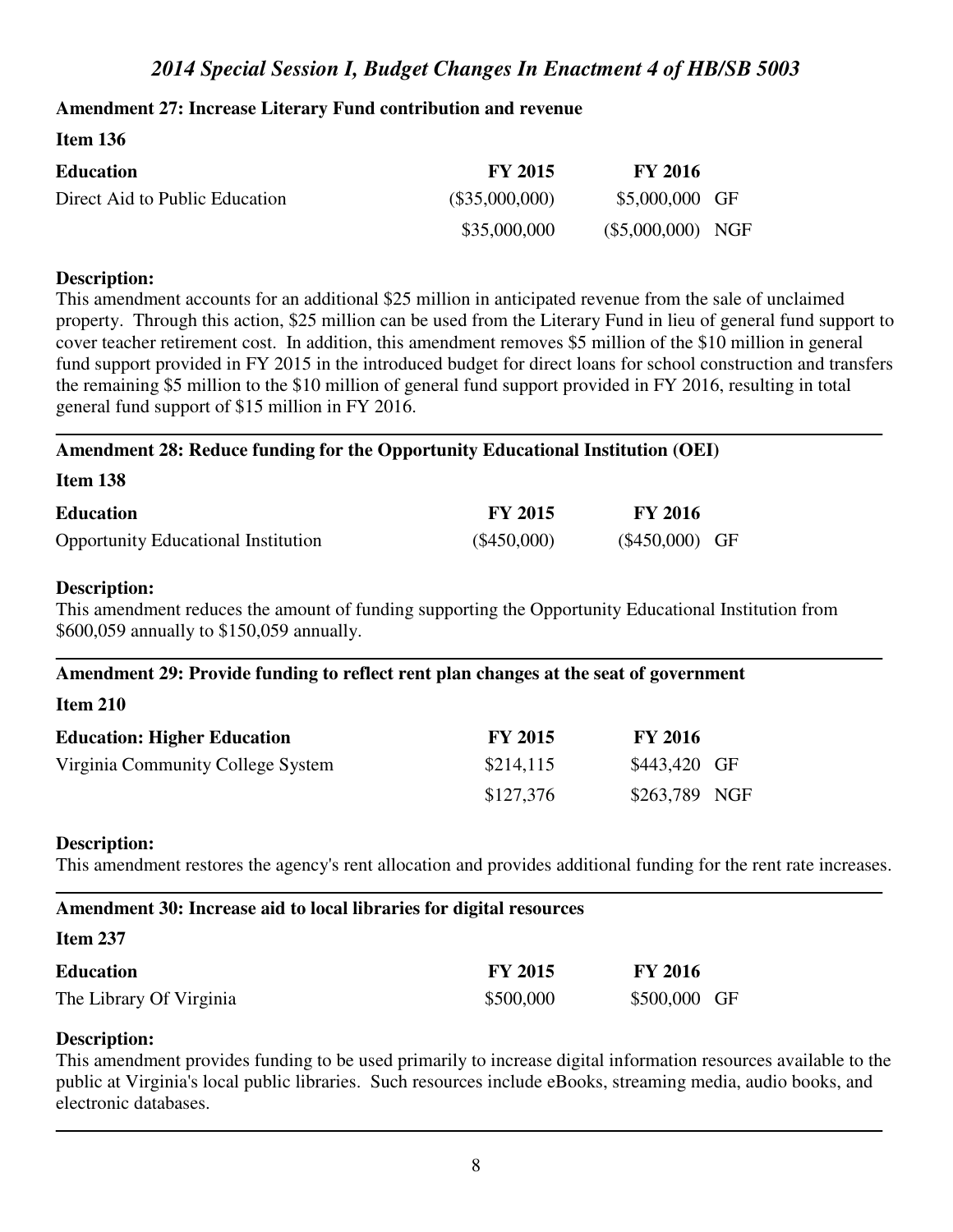#### **Amendment 31: Update Revenue Stabilization Fund Required Deposit**

| Item $262$                               |                |                     |  |
|------------------------------------------|----------------|---------------------|--|
| <b>Finance</b>                           | <b>FY 2015</b> | <b>FY 2016</b>      |  |
| Department of Accounts Transfer Payments | -80            | $(\$59,885,846)$ GF |  |

#### **Description:**

This amendment deletes the fiscal year 2016 funding assumed in the introduced budget for the fiscal year 2016 deposit into the revenue stabilization fund. Based on the mid-session revenue re-forecast there will no longer be a required deposit in fiscal year 2016.

#### **Amendment 32: Additional tax compliance audit position**

| Item $270$             |                |                |          |
|------------------------|----------------|----------------|----------|
| <b>Finance</b>         | <b>FY 2015</b> | <b>FY 2016</b> |          |
| Department of Taxation | \$145,000      | $$145,000$ GF  |          |
|                        | 1.00           |                | 1.00 FTE |

#### **Description:**

This amendment provides \$145,000 each year from the general fund for an additional compliance audit position.

#### **Amendment 33: Clarify nongeneral fund appropriation for Insurance Premiums License Tax**

#### **Item 270**

**Finance**

Department of Taxation Language

#### **Description:**

This amendment makes a technical correction to clarify the source of the appropriation for the department's cost recovery and corresponds to the amendment contained in the Governor's introduced budget.

## **Amendment 34: Clarify nongeneral fund appropriation for E-911 wireless tax**

#### **Item 270**

#### **Finance**

Department of Taxation Language

#### **Description:**

This amendment makes a technical correction to clarify the source of the appropriation for the department's cost recovery and corresponds to the amendment contained in the Governor's introduced budget.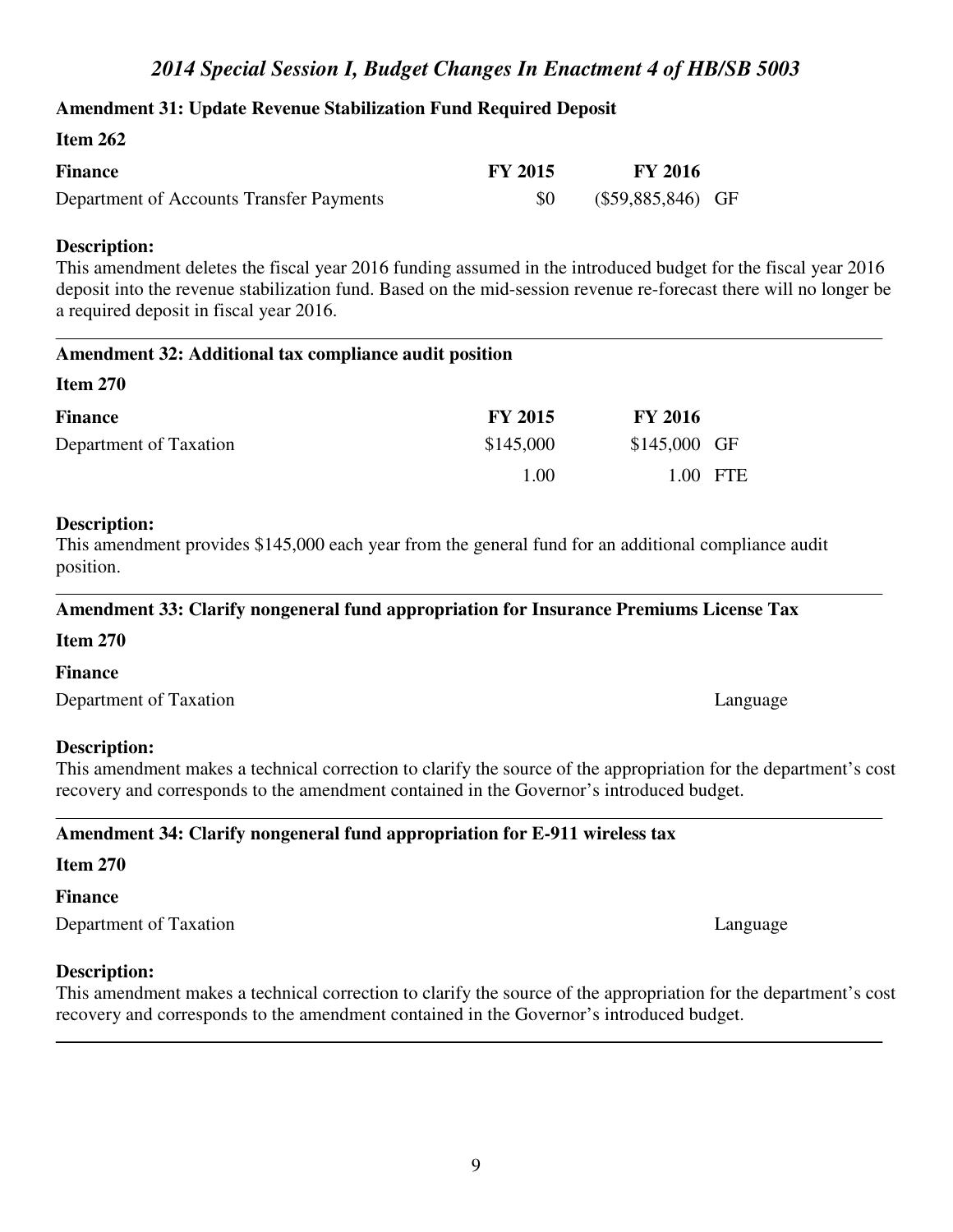#### **Amendment 35: Capture debt service savings**

| <b>Item 276</b> |                |                    |  |
|-----------------|----------------|--------------------|--|
| <b>Finance</b>  | <b>FY 2015</b> | <b>FY 2016</b>     |  |
| Treasury Board  | (\$5,300,000)  | $(\$8,000,000)$ GF |  |

#### **Description:**

This amendment reduces Treasury Board debt service to reflect the combined effect of (1) a reduced interest rate assumption for VCBA and VPBA variable rate obligations, (2) revised issuance assumption for a VPBA issues scheduled for 2014, (3) a correction of a duplication error on VCBA, and (4) the inclusion of expected savings on a GOB refunding in March 2014.

#### **Amendment 36: Reflect legislative changes impacting involuntary mental commitment fund**

**Item 298** 

| <b>Health &amp; Human Resources</b>       | <b>FY 2015</b> | <b>FY 2016</b> |
|-------------------------------------------|----------------|----------------|
| Department of Medical Assistance Services | $(\$347,626)$  | $($46,234)$ GF |

#### **Description:**

This amendment adjusts funding in the budget for the increased number of days paid for by the Involuntary Mental Commitment fund for individuals issued a temporary detention order (TDO) pursuant to the changes to the emergency custody order process included in Senate Bill 260 and House Bill 478, and related to the extension of TDOs from a maximum of 48 hours to 72 hours pursuant to House Bill 574, Senate Bill 260 and Senate Bill 439. The amendment reflects savings because the budget included funding for costs related to imposing a minimum 24-hour requirement on a TDO, but the General Assembly did not include that requirement in any bill passed in the 2014 Session.

## **Amendment 37: Reflect savings for IMC fund from Medicaid expansion**

**Item 298** 

| <b>Health &amp; Human Resources</b>       | <b>FY 2015</b> | <b>FY 2016</b>    |  |
|-------------------------------------------|----------------|-------------------|--|
| Department of Medical Assistance Services | (\$526,112)    | $($1,302,286)$ GF |  |

#### **Description:**

This amendment reflects savings to the involuntary mental commitment (IMC) fund as a result of the expansion of Medicaid to individuals with incomes up to 133 percent of the federal poverty level. The IMC uses state funds to pay for medical costs of individuals subject to either an emergency custody order or temporary custody order. An expansion of Medicaid will result in a shift of some IMC expenses from the state to Medicaid for eligible individuals.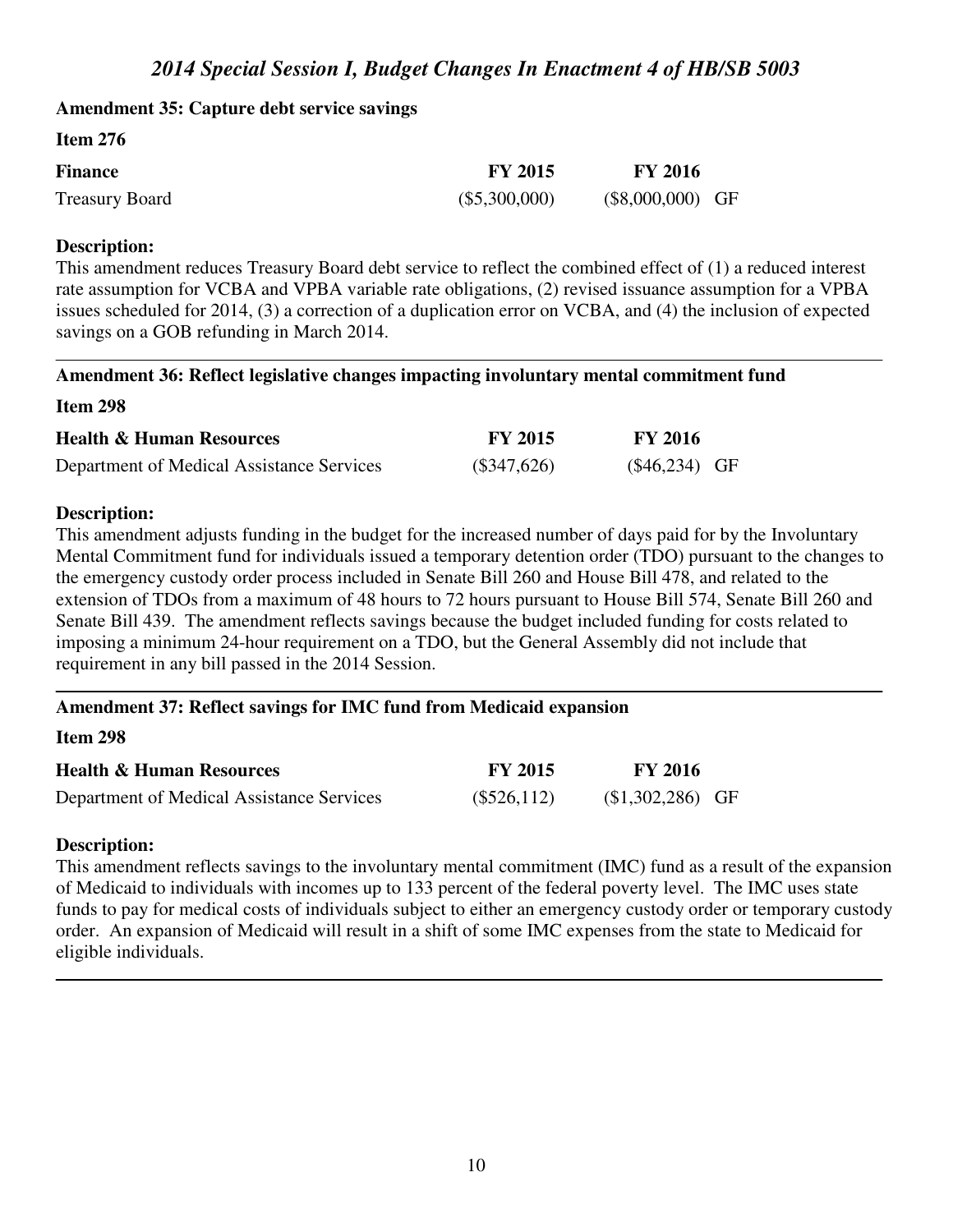## **Amendment 38: Fund FAMIS woodwork related to Medicaid expansion**

### **Item 300**

| <b>Health &amp; Human Resources</b>       | <b>FY 2015</b> | <b>FY 2016</b>  |  |
|-------------------------------------------|----------------|-----------------|--|
| Department of Medical Assistance Services | \$483,307      | \$776,121 GF    |  |
|                                           | \$897,570      | \$3,596,393 NGF |  |

## **Description:**

This amendment funds the costs of additional children that are expected to enroll in the Family Access to Medical Insurance Security (FAMIS) program as a result of an expansion of Medicaid. This is known as the "woodwork" effect, which results from increased awareness of a program expansion. As families seek coverage under the Medicaid expansion, some will be determined to have been eligible for the existing FAMIS program and this amendment reflects that impact.

### **Amendment 39: Adjust forecast for indigent care changes**

#### **Item 301**

| <b>Health &amp; Human Resources</b>       | <b>FY 2015</b>  | <b>FY 2016</b>     |
|-------------------------------------------|-----------------|--------------------|
| Department of Medical Assistance Services | $(\$4,503,329)$ | $(\$4,842,909)$ GF |

### **Description:**

This amendment recognizes savings of \$4.5 million the first year and \$4.8 million the second year from the general fund for the Medicaid program. The Medicaid forecast completed in November 2013 underestimated the savings to Medicaid indigent care payments in the 2014-16 biennium due to provisions related to the availability of subsidized private health insurance offered through a Health Benefits Exchange included in the federal Patient Protection and Affordable Care Act (PPACA). Individuals with incomes between 100 and 200 percent of the federal poverty level are now eligible to purchase subsidized health insurance available through the federal Health Benefits Exchange. Recently revised estimates of the number of those who would be eligible to purchase health insurance through the exchange result in these additional program savings.

## **Amendment 40: Eliminate funding for a federal disallowance payment**

| Item 301                                  |                  |                |
|-------------------------------------------|------------------|----------------|
| <b>Health &amp; Human Resources</b>       | <b>FY 2015</b>   | <b>FY 2016</b> |
| Department of Medical Assistance Services | $(\$24,445,885)$ | \$0 GF         |

## **Description:**

This amendment eliminates funding included in the Medicaid forecast to repay the federal government related to a potential disallowance for Institutes of Mental Disease. The federal government has notified the Commonwealth that it will not issue a disallowance in this case. The Medicaid forecast includes \$24.4 million general fund in FY 2015 in anticipation of this repayment.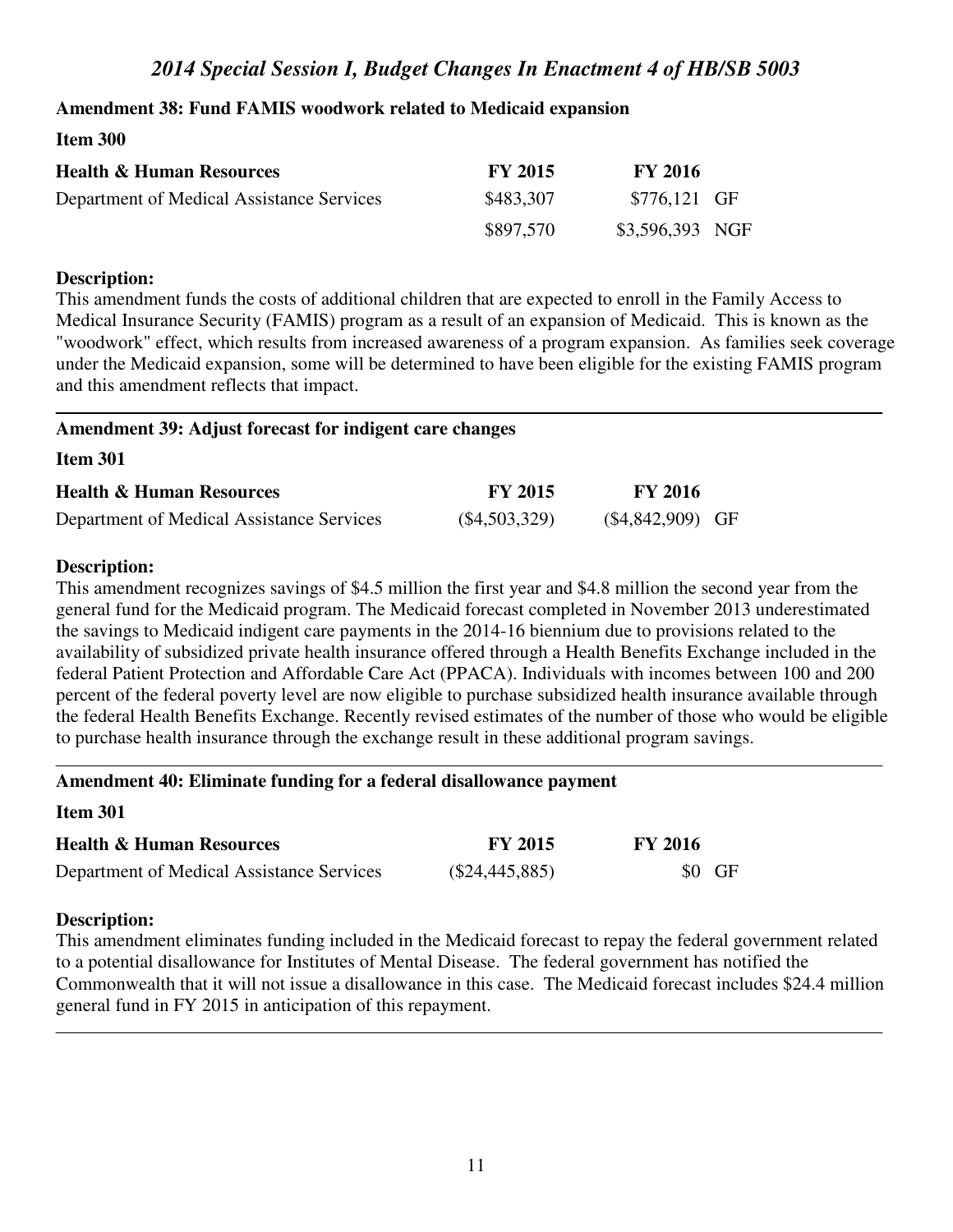## **Amendment 41: Reflect indigent care savings from Medicaid expansion**

### **Item 301**

| <b>Health &amp; Human Resources</b>       | <b>FY 2015</b>   | <b>FY 2016</b>       |  |
|-------------------------------------------|------------------|----------------------|--|
| Department of Medical Assistance Services | $(\$53,125,686)$ | $($121,618,603)$ GF  |  |
|                                           | $(\$53,963,059)$ | $($126,631,930)$ NGF |  |

#### **Description:**

This amendment reflects savings within the Medicaid program from indigent care and other public coverage programs as a result of Medicaid expansion. An expansion of Medicaid will reduce the funding needed for disproportionate share hospital payments to support hospitals. In addition, some populations will be moved to the newly eligible population as a result of the expansion, resulting in savings due to the higher match rate.

#### **Amendment 42: Appropriate federal funds in Medicaid to close the coverage gap**

| <b>Health &amp; Human Resources</b>       | <b>FY 2015</b> | <b>FY 2016</b>      |
|-------------------------------------------|----------------|---------------------|
| Department of Medical Assistance Services | \$522,980,610  | \$1,694,413,873 NGF |

### **Description:**

**Item 301** 

This amendment provides federal appropriation for an expansion of Medicaid to all non-elderly adults up to 133 percent of the federal poverty level. For calendar years 2014 through 2016, the cost of this expansion population is 100 percent funded by the federal government.

## **Amendment 43: Adjust revenues to Virginia Health Care Fund**

**Item 301** 

| <b>Health &amp; Human Resources</b>       | <b>FY 2015</b> | <b>FY 2016</b>     |  |
|-------------------------------------------|----------------|--------------------|--|
| Department of Medical Assistance Services | (\$311,066)    | $(\$5,137,349)$ GF |  |
|                                           | \$311,066      | \$5,137,349 NGF    |  |

## **Description:**

This amendment reduces the general fund appropriation for Medicaid by \$311,066 the first year and \$5.1 million the second year and increases a like amount of nongeneral funds each year, reflecting increased revenues to the Virginia Health Care Fund (VHCF). Because revenues to the fund have historically been used as the state share of Medicaid, additional revenue results in an equal amount of general fund savings. Current estimates of Virginia's share of the tobacco Master Settlement Agreement and cigarette tax collections indicate that Virginia will receive slightly more revenue than was assumed in the introduced budget. This additional revenue, which is deposited into the Virginia Health Care Fund, allows for a reduction in general fund appropriations for the state's share of Medicaid funding.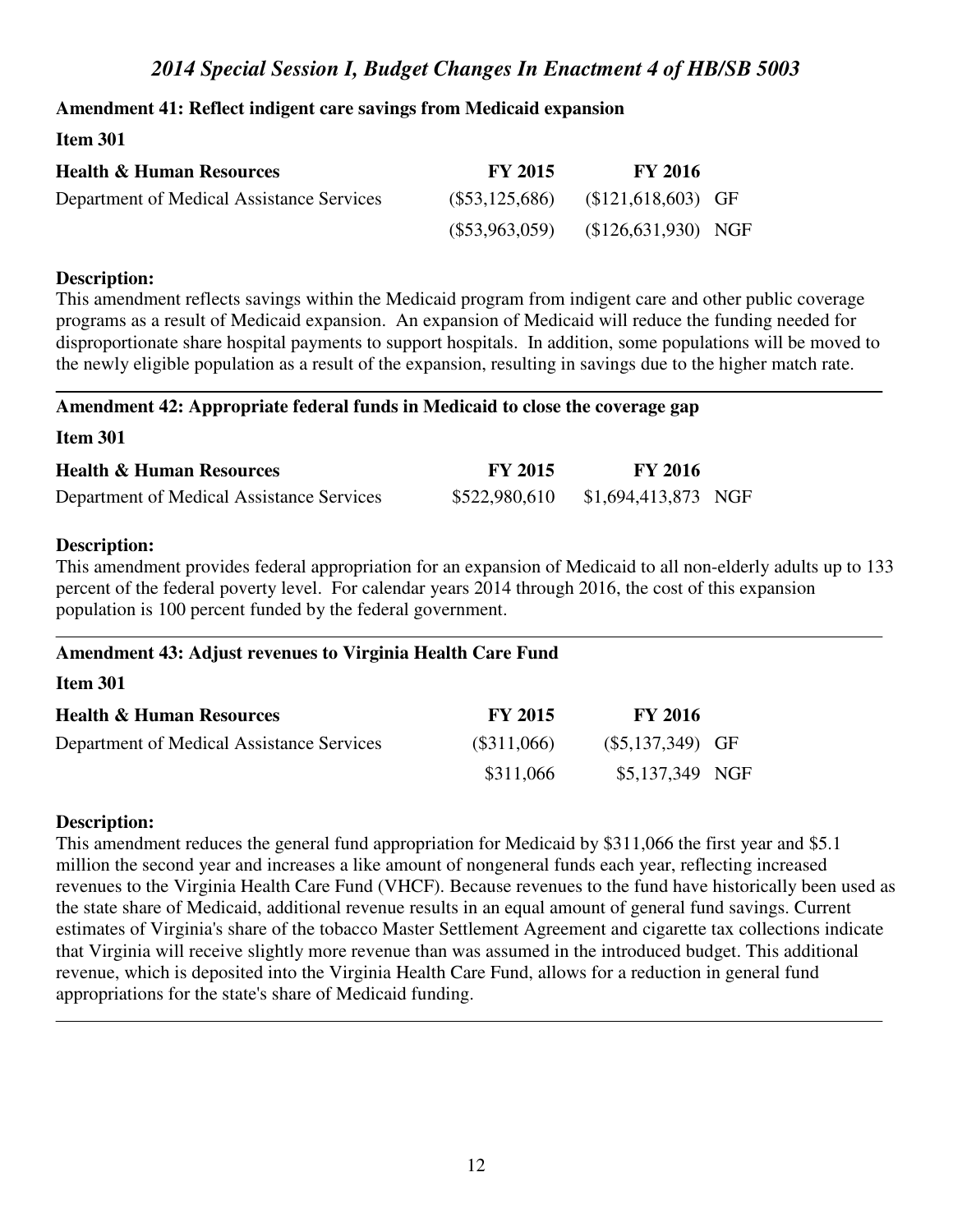### **Amendment 44: Remove MIRC authority to approve Medicaid Expansion**

#### **Item 301**

### **Health & Human Resources**

Department of Medical Assistance Services Language

## **Description:**

This amendment removes approval of the Medicaid Innovation and Reform Commission related to an expansion of Medicaid as the reform conditions have been met. In the first phase of reform, the Department of Medical Assistance Services implemented (i) a Medicare-Medicaid Enrollee (dual eligible) Financial Alignment demonstration; (ii) enhanced program integrity and fraud prevention efforts; (iii) a program for children enrolled in foster care in managed care; (iv) a new eligibility and enrollment information system for Medicaid and other social services; (v) a partnership with the Departments of Veteran Affairs and Social Services for the Veterans Benefit Enhancement Program; and (vi) strengthened standards, services limits, provider qualifications, and licensure requirements for community behavioral health services.

In the second phase of reform, the Department of Medical Assistance Services implemented reforms for all recipients subject to a Modified Adjusted Gross Income (MAGI) methodology for program eligibility and any other recipient categories not excluded from the Medallion II managed care program. To administer this reformed program, the department contracted with private health plans and expanded mandatory enrollment, to the extent allowed under the relevant authority granted by the federal government. These reforms included: (i) providing commercial-like medical benefits; (ii) reasonable limitations on non-essential benefits; (iii) increased patient engagement to improve health and control costs; (iv) limited high-performing provider networks and medical/health homes; (v) financial incentives for high quality outcomes and alternative payment methods; (vi) improvements to encounter data submission, reporting, and oversight; (vii) standardization of administrative and other processes for providers; and (viii) support of the health information exchange. The federal government also agreed to expand flexibility through the Commonwealth Coordinated Care program to develop and test program features that (i) leverage innovations and variations in regional delivery systems; (ii) link payment and reimbursement to quality and cost containment outcomes; and (iii) encourage innovations that improve service quality and yield cost savings to the Commonwealth.

In the third phase of reform, the Department of Medical Assistance Services is reforming service delivery for all remaining Medicaid populations and services, including long-term care and home- and community-based waiver services. The Department is moving services for these enrollees into cost-effective, coordinated delivery systems. The first step for reforming the long term care system, was the implementation of the Commonwealth Coordinated Care program. The department is building upon those concepts and innovations to design coordinated delivery systems and obtaining federal authority to transition all remaining Medicaid beneficiaries and long term care services into a coordinated delivery system.

This amendment also provides authority to move appropriation between agencies and programs as necessary to implement a Medicaid expansion.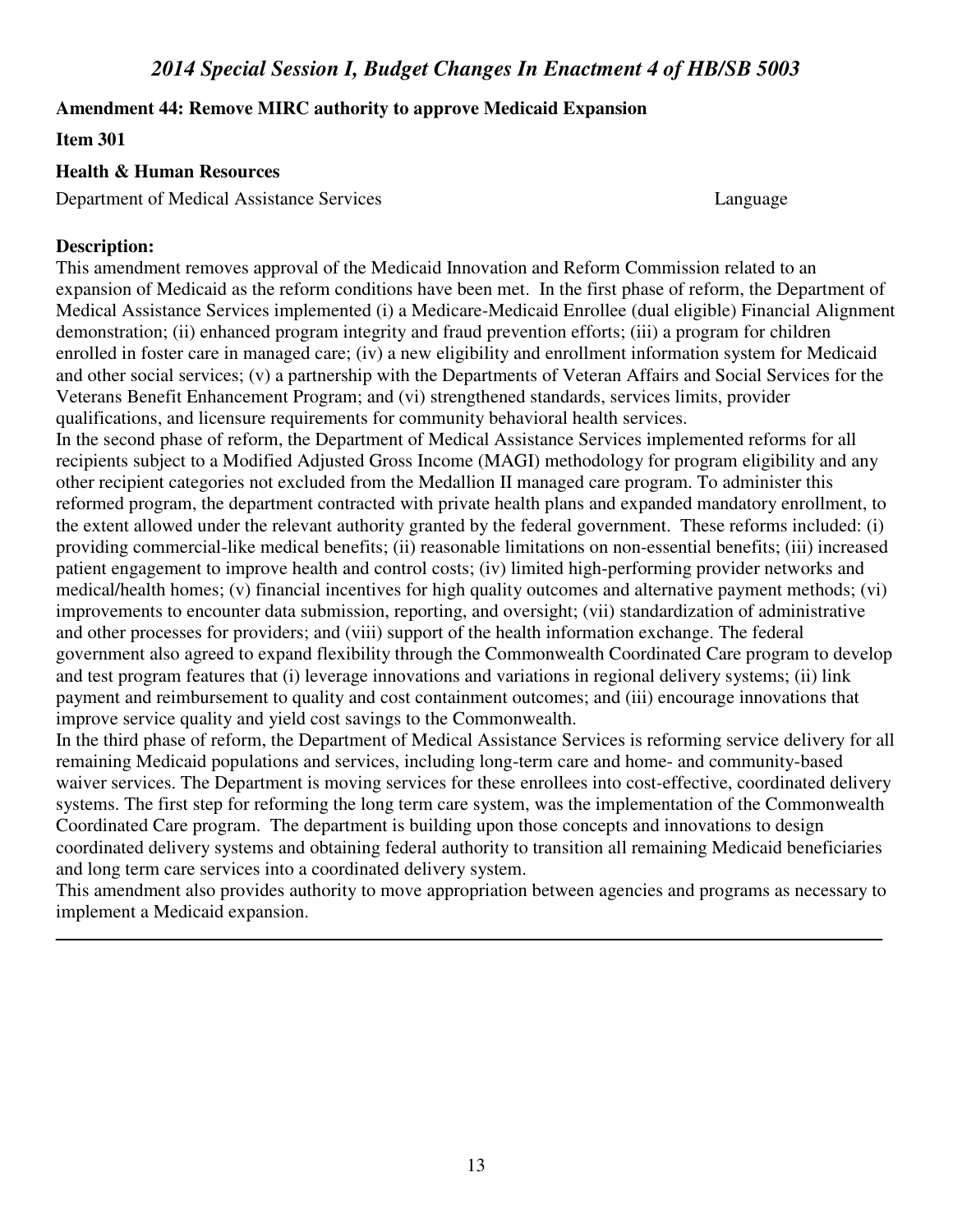## **Amendment 45: Fund woodwork costs for CHIP from Medicaid expansion**

### **Item 303**

| <b>Health &amp; Human Resources</b>       | <b>FY 2015</b> | <b>FY 2016</b>   |  |
|-------------------------------------------|----------------|------------------|--|
| Department of Medical Assistance Services | \$135,019      | $$216,337$ GF    |  |
|                                           | \$250,750      | $$1,002,464$ NGF |  |

## **Description:**

This amendment funds the projected increase in enrollment for the state's Medicaid Children's Health Insurance Program (CHIP) as a result of an expansion of Medicaid. This is known as the woodwork effect that results in higher program enrollment as a result of increased awareness resulting from a major program expansion. As individuals apply for coverage it is determined that they qualify for the existing program rather than the expansion and this amendment reflects those costs.

### **Amendment 46: Fund administrative costs related to Medicaid expansion**

**Item 304** 

| <b>Health &amp; Human Resources</b>       | <b>FY 2015</b> | <b>FY 2016</b>   |  |
|-------------------------------------------|----------------|------------------|--|
| Department of Medical Assistance Services | \$15,539,457   | $$13,163,607$ GF |  |
|                                           | \$32,036,226   | \$27,831,845 NGF |  |
|                                           | 22.00          | 22.00 FTE        |  |

## **Description:**

This amendment funds the administrative costs associated with an expansion of Medicaid to all non-elderly adults with incomes up to 133 percent of the federal poverty level. As a result of expansion the agency requires additional staff and will incur additional contract costs as the expansion is projected to result in a dramatic increase in enrollment. The agency contracts for claims processing, managed care enrollment broker services, auditing services, service authorizations and other services that will all experience higher processing volumes and therefore higher contract costs.

## **Amendment 47: Add positions at central office for temporary detention bed search**

**Item 307** 

| <b>Health &amp; Human Resources</b>                                  | <b>FY 2015</b> | <b>FY 2016</b> |          |
|----------------------------------------------------------------------|----------------|----------------|----------|
| Department of Behavioral Health and<br><b>Developmental Services</b> | \$245,865      | \$264,416 GF   |          |
|                                                                      | 2.00           |                | 2.00 FTE |

## **Description:**

This amendment provides additional funds each year and two positions within the central office to work with community services boards and affected state facilities to find private facility placements for individuals placed in state mental health hospitals whose emergency custody orders have expired but who are within the four hour window for transfer, pursuant to the provisions of Senate Bill 260. This amendment also includes \$30,030 in each year for the purposes of reimbursing local law enforcement for the additional hours they must accompany individuals under emergency custody orders pursuant to the changes made in SB 260 and HB 478.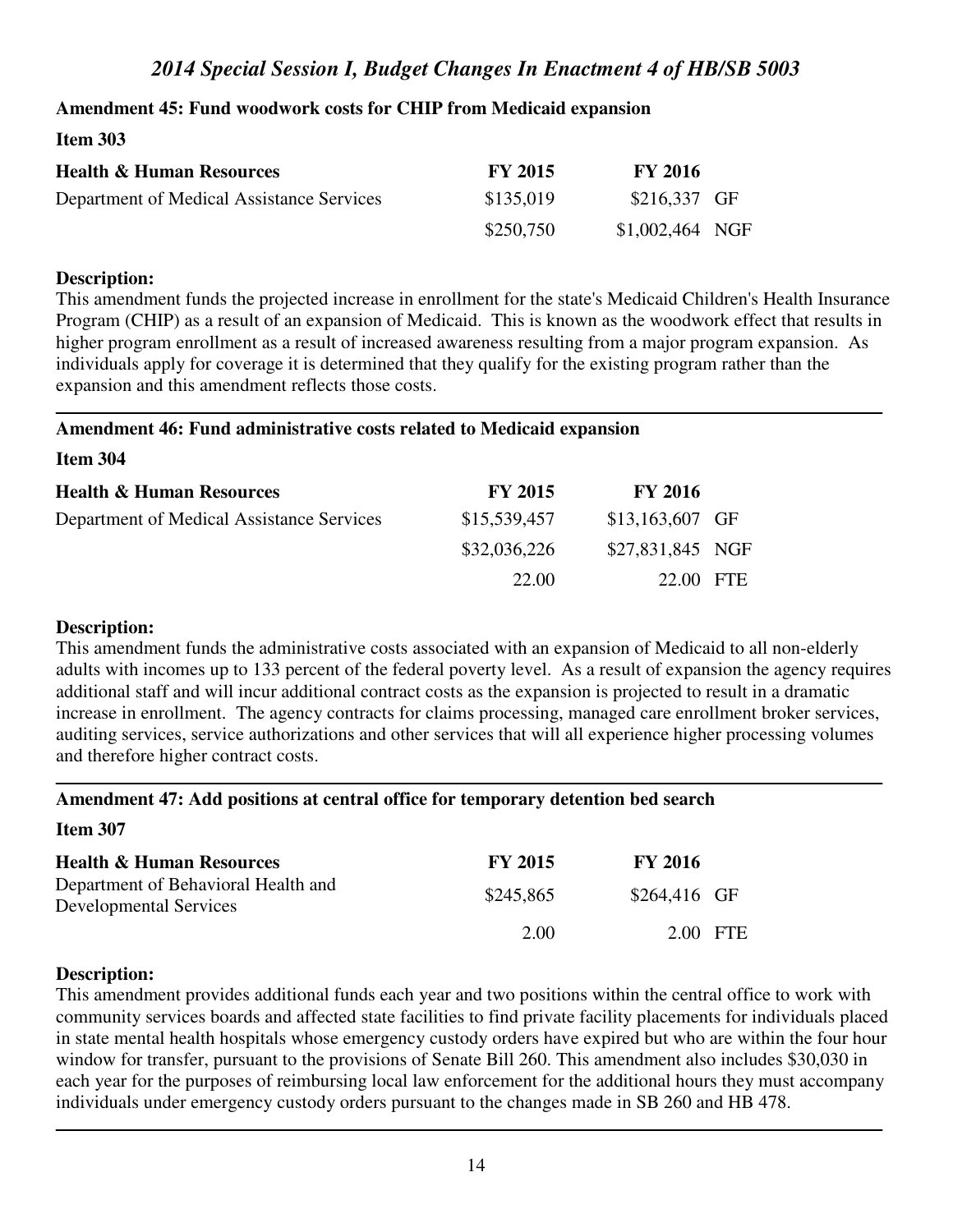## **Amendment 48: Fund full year of assessments for Medicaid ID/DD waiver recipients**

#### **Item 307**

| <b>Health &amp; Human Resources</b>                                  | <b>FY 2015</b> | <b>FY 2016</b> |
|----------------------------------------------------------------------|----------------|----------------|
| Department of Behavioral Health and<br><b>Developmental Services</b> | \$663,750      | \$0 GF         |
|                                                                      | \$663,750      | \$0 NGF        |

#### **Description:**

This amendment will add funds to the first year in order to fund a full year of service level assessments using the Supports Intensity Scale for individuals currently receiving Medicaid Intellectual or Developmental Disability waiver services, or residing in state training centers and anticipated to be transitioning into a waiver slot pursuant to the Department of Justice settlement agreement. The introduced budget included funds to begin the assessment process in the second half of FY 2015.

## **Amendment 49: Fund acute psychiatric bed registry**

**Item 307** 

| <b>Health &amp; Human Resources</b>                                  | <b>FY 2015</b> | <b>FY 2016</b> |          |
|----------------------------------------------------------------------|----------------|----------------|----------|
| Department of Behavioral Health and<br><b>Developmental Services</b> | \$111,715      | \$121,871 GF   |          |
|                                                                      | 1.00           |                | 1.00 FTE |

#### **Description:**

This amendment provides \$111,715 the first year and \$121,871 the second year from the general fund and one position for the Department of Behavioral Health and Developmental Services to implement the provisions of Senate Bill 260 and House Bill 1232. These bills direct the Department of Behavioral Health and Developmental Services to establish an acute psychiatric bed registry that will provide real-time information on the availability of beds in public and private psychiatric facilities and residential crisis stabilization units for individuals who meet the criteria for temporary detention.

#### **Amendment 50: Increase number of crisis intervention drop-off centers**

**Item 308** 

| <b>Health &amp; Human Resources</b> | <b>FY 2015</b> | <b>FY 2016</b>  |  |
|-------------------------------------|----------------|-----------------|--|
| Grants to Localities                | \$1,200,000    | $$1,500,000$ GF |  |

## **Description:**

This amendment adds \$1.2 million the first year and \$1.5 million the second year from the general fund to add four additional crisis intervention drop-off centers in fiscal year 2015 and an additional drop-off center in fiscal year 2016. With funding included in the introduced budget, a total of 17 new drop-off centers will be added over the biennium.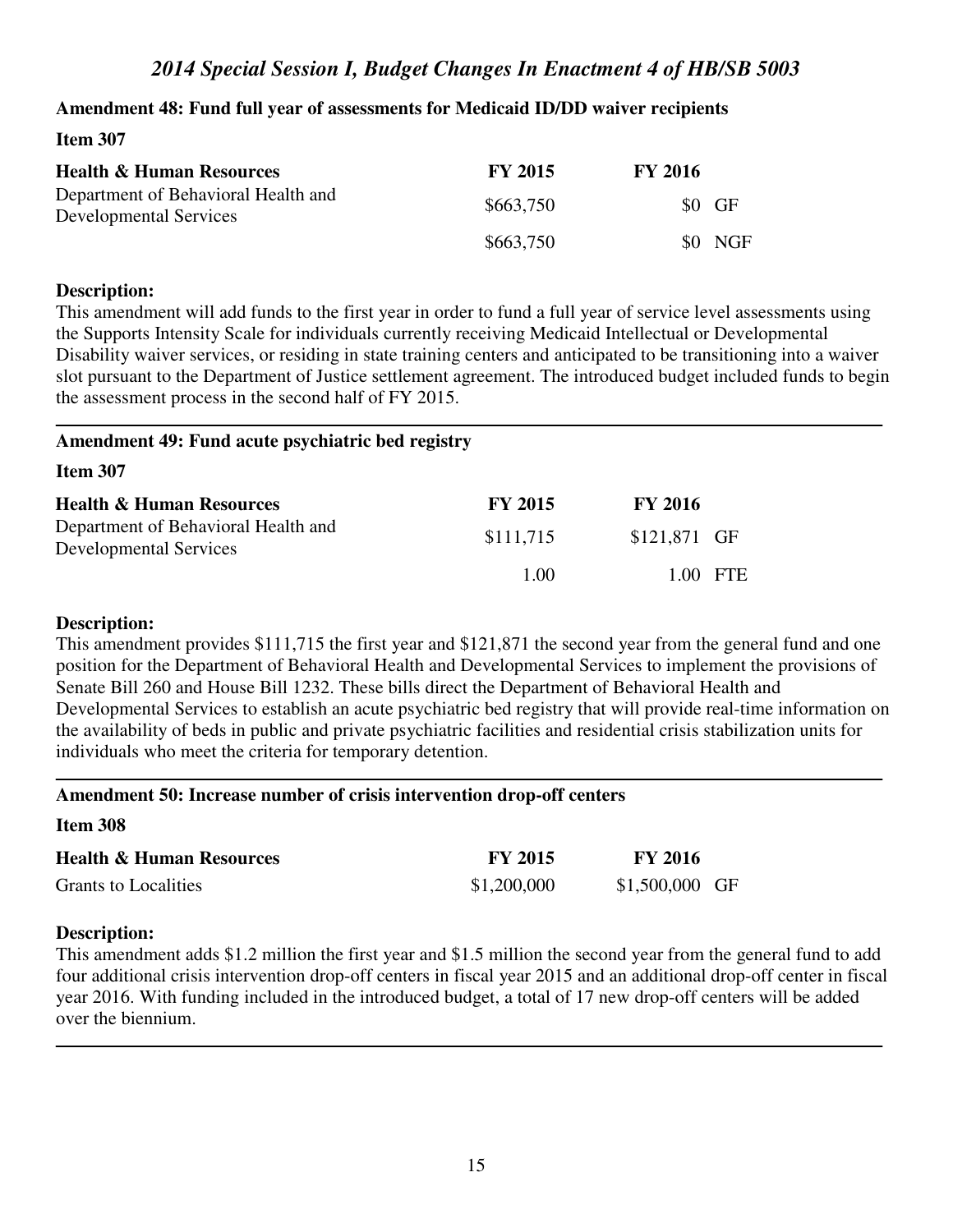## **Amendment 51: Reflect Medicaid expansion savings at Community Services Boards**

#### **Item 308**

| <b>Health &amp; Human Resources</b> | <b>FY 2015</b> | <b>FY 2016</b>      |
|-------------------------------------|----------------|---------------------|
| Grants to Localities                | (\$8,500,410)  | $(\$29,144,262)$ GF |

#### **Description:**

This amendment reflects general funds savings related to expanded coverage of Medicaid to populations served by Community Services Boards that are currently supported with only state funds.

#### **Amendment 52: Increase number of temporary detention beds at state facilities**

#### **Item 312**

| <b>Health &amp; Human Resources</b> | <b>FY 2015</b> | <b>FY 2016</b>  |  |
|-------------------------------------|----------------|-----------------|--|
| Mental Health Treatment Centers     | \$4,445,663    | $$4,070,663$ GF |  |

#### **Description:**

This amendment provides \$4.1 million from the general fund each year for the Department of Behavioral Health and Developmental Services to implement the provisions of Senate Billl 260 and House Bill 293 which provide that if a facility of temporary detention cannot be identified prior to the expiration of an emergency custody order and any extension thereof, the individual shall be detained in a state mental health facility unless the state facility or an employee or designee of the community services board is able to identify an alternative facility that is able and willing to provide temporary detention. Funding shall be used to expand state mental health treatment center capacity in the following manner: (i) 10 beds at Southwestern Virginia Mental Health Institute, (ii) 10 beds at Northern Virginia Mental Health Institute, and (iii) 10 beds at Hiram Davis Medical Center to be used for individuals subject to temporary detention with medical needs.

## **Amendment 53: Increase funding for brain injury services**

#### **Item 325**

| <b>Health &amp; Human Resources</b>                        | <b>FY 2015</b> | <b>FY 2016</b> |
|------------------------------------------------------------|----------------|----------------|
| Department for Aging and Rehabilitative<br><b>Services</b> | \$350,000      | \$350,000 GF   |

#### **Description:**

This amendment provides \$350,000 each year from the general fund to expand access to brain injury services in unserved and underserved regions of the Commonwealth to enable individuals to work or live independently in the community.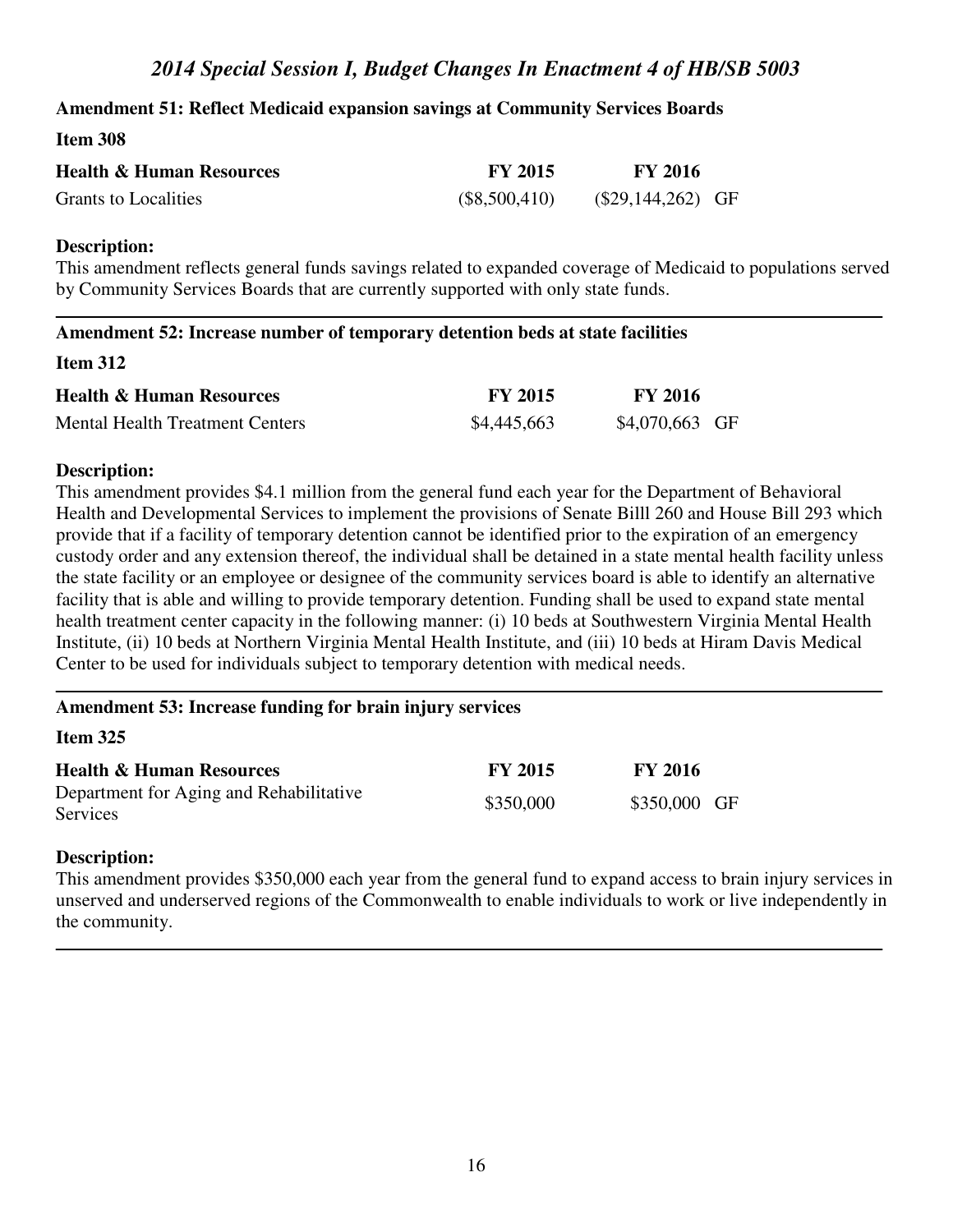### **Amendment 54: Add funding for long-term employment support services**

### **Item 325**

| <b>Health &amp; Human Resources</b>                        | <b>FY 2015</b> | <b>FY 2016</b> |
|------------------------------------------------------------|----------------|----------------|
| Department for Aging and Rehabilitative<br><b>Services</b> | \$500,000      | \$500,000 GF   |

#### **Description:**

This amendment adds \$500,000 each year from the general fund to restore funding for long-term employment support services, a program designed to assist people with disabilities who are working in supportive competitive employment. Funding for these services has been reduced by 26.9 percent since 2008, while the need for services increased by about one percent each year in the past four years. This funding will also help Virginia meet its Employment First goals set forth in the U.S. Department of Justice Settlement Agreement.

#### **Amendment 55: Restore funding for centers for independent living**

#### **Item 325**

| <b>Health &amp; Human Resources</b>                 | <b>FY 2015</b> | <b>FY 2016</b> |
|-----------------------------------------------------|----------------|----------------|
| Department for Aging and Rehabilitative<br>Services | \$306,866      | \$306,866 GF   |

#### **Description:**

This amendment restores \$306,866 from the general fund each year for centers for independent living (CILs). Funding for CILs was reduced by 7.5 percent in fiscal year 2009. CILs provide peer monitoring, independent living skills training, information and referral services, and advocacy. This resulted in fewer independent living services to people who are at risk of nursing facility and other institutional placements. In addition, the reduction decreased availability of technical assistance to local governments and other entities that are working to comply with the Americans with Disabilities Act and other disability rights provisions.

| <b>Item 338</b>                     |                |                |
|-------------------------------------|----------------|----------------|
| <b>Health &amp; Human Resources</b> | <b>FY 2015</b> | <b>FY 2016</b> |
| Department of Social Services       | \$500,000      | \$500,000 GF   |

#### **Description:**

This amendment adds \$500,000 general fund in each year to increase funding for grants to local domestic violence programs for purchase of crisis and core services for victims of domestic violence including 24-hour hotlines, emergency shelter and transportation and other crisis services.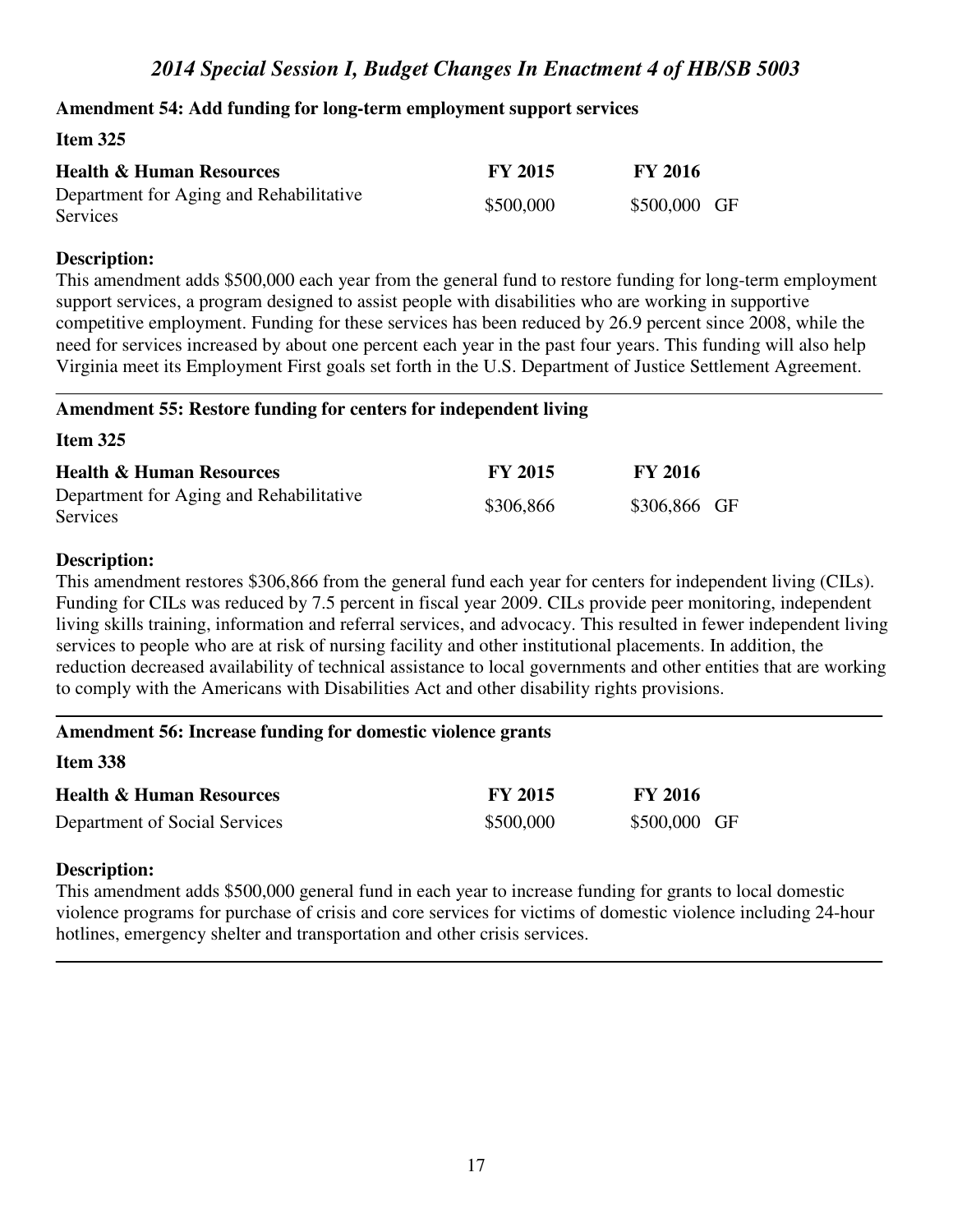## **Amendment 57: Increase funding for Northern Virginia Family Services**

## **Item 341**

| <b>Health &amp; Human Resources</b> | <b>FY 2015</b> | <b>FY 2016</b> |
|-------------------------------------|----------------|----------------|
| Department of Social Services       | \$750,000      | $$0$ GF        |

#### **Description:**

This amendment provides \$750,000 general fund the first year to assist Northern Virginia Family Services in providing services to low-income individuals residing in the Manassas community.

| Amendment 58: Increase funding for community action agencies |                |                |            |
|--------------------------------------------------------------|----------------|----------------|------------|
| <b>Item 341</b>                                              |                |                |            |
| <b>Health &amp; Human Resources</b>                          | <b>FY 2015</b> | <b>FY 2016</b> |            |
| Department of Social Services                                | \$0            | \$500,000 GF   |            |
|                                                              | \$500,000      |                | <b>NGF</b> |

#### **Description:**

This amendment adds \$500,000 the first year from the federal TANF block grant and \$500,000 general fund the second year to expand services provided by community action agencies including but not limited to child care, community and economic development, education, employment, health and nutrition, housing, and transportation.

#### **Amendment 59: Plan to replace the adult and child welfare information systems**

| <b>Item 343</b>                     |                |                |  |
|-------------------------------------|----------------|----------------|--|
| <b>Health &amp; Human Resources</b> | <b>FY 2015</b> | <b>FY 2016</b> |  |
| Department of Social Services       | \$850,000      | $$0$ GF        |  |
|                                     | \$150,000      | \$0 NGF        |  |

#### **Description:**

This amendment provides funding in FY 2015 to plan for the eventual replacement of the child welfare and adult services information technology systems.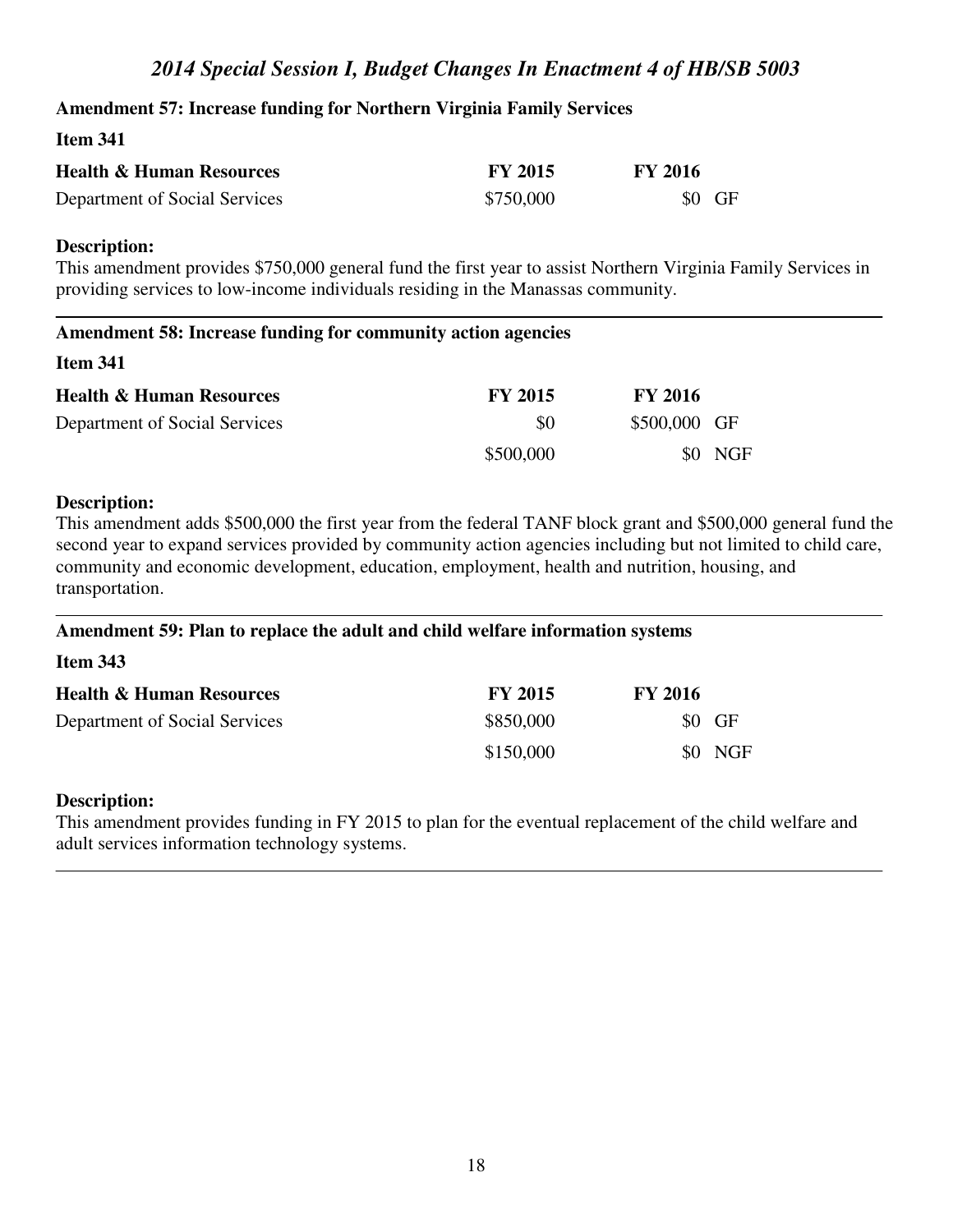### **Amendment 60: Fund administrative costs associated with expanding Medicaid**

| Item $343$                                                           |                |                  |            |
|----------------------------------------------------------------------|----------------|------------------|------------|
| <b>Health &amp; Human Resources</b>                                  | <b>FY 2015</b> | <b>FY 2016</b>   |            |
| \$2,934,706<br>Department of Social Services<br>\$10,188,569<br>5.00 | \$708,125 GF   |                  |            |
|                                                                      |                | $$1,313,275$ NGF |            |
|                                                                      |                | 5.00             | <b>FTE</b> |

#### **Description:**

This amendment provides the state Department of Social Services with funds to cover administrative costs associated with a Medicaid expansion. Specifically, this funding would be used to alter current information technology contracts, make systems changes, and cover increased information technology costs. In addition, five regional specialists are added to support statewide eligibility efforts.

#### **Amendment 61: Authorize funds for land conservation**

**Item 358** 

#### **Natural Resources**

Department of Conservation and Recreation Language Language

#### **Description:**

This amendment authorizes up to \$7.1 million of any amount designated by the State Comptroller on the June 30, 2014, general fund balance sheet, to be used toward land conservation. These funds are to be deposited in the first year to the Virginia Land Conservation Fund.

#### **Amendment 62: Provide dues to the Interstate Commission on the Potomac River Basin**

| Item 361 |  |
|----------|--|
|          |  |

| <b>Natural Resources</b>            | <b>FY 2015</b> | <b>FY 2016</b> |  |
|-------------------------------------|----------------|----------------|--|
| Department of Environmental Quality | \$151,500      | $$151,500$ GF  |  |

#### **Description:**

This amendment provides appropriation for membership dues to the Interstate Commission on the Potomac River Basin.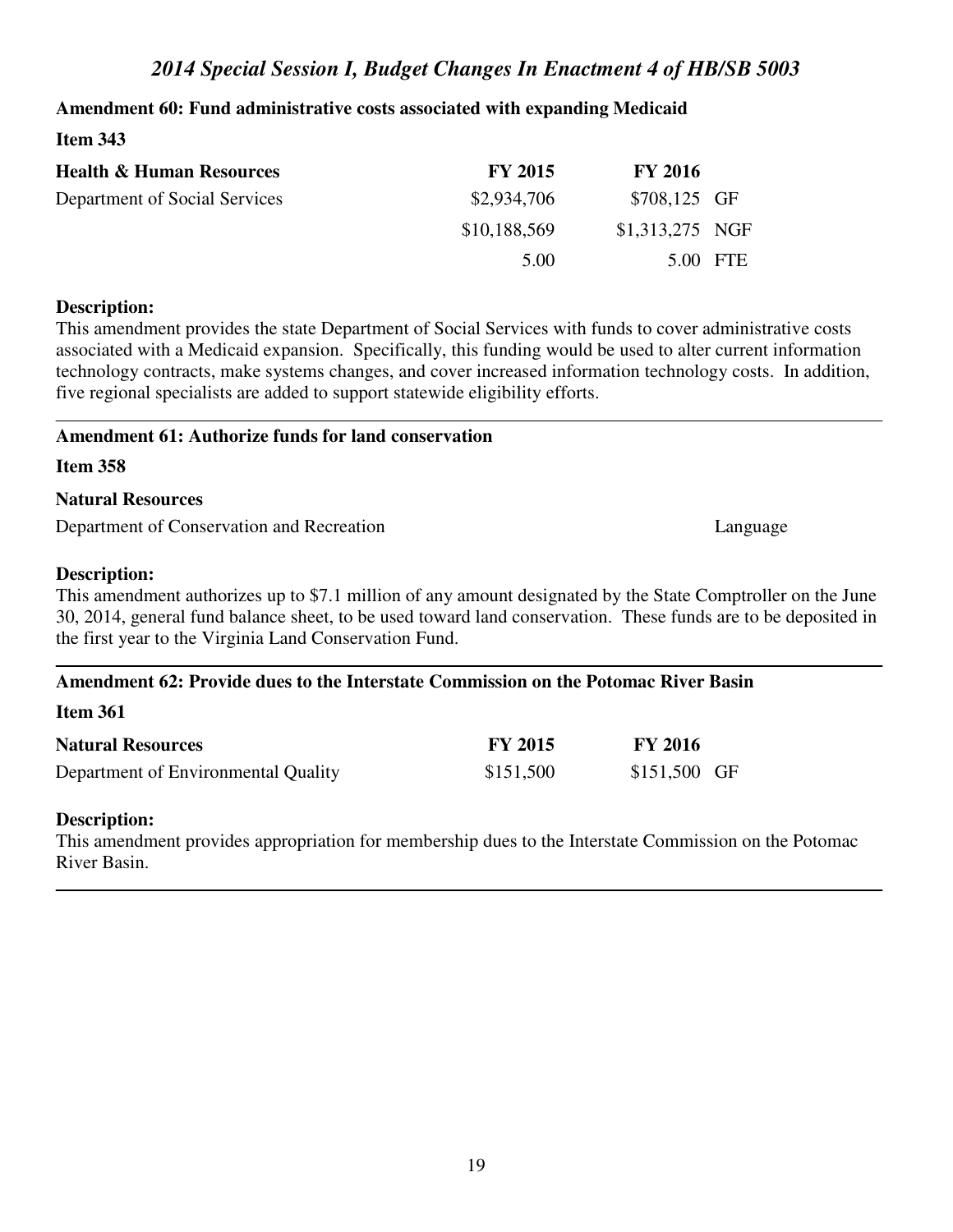## **Amendment 63: Provide additional funding for Civil War Battlefield Preservation**

#### **Item 369**

| <b>Natural Resources</b>         | <b>FY 2015</b> | <b>FY 2016</b> |
|----------------------------------|----------------|----------------|
| Department of Historic Resources | \$1,000,000    | $$0$ GF        |

#### **Description:**

This amendment provides additional first year general fund support for the Civil War Historic Site Preservation Fund for grants to be made to private non-profit organizations for the preservation of historic battlefields. Grants made from the fund are matched by federal and other private funds on at least a dollar for dollar basis and grants may be used for either fee simple purchase of historic battlefields or protective interests in such land. The amendment reflects continuing interest in historic battlefields due to the commemoration of the sesquicentennial of the Civil War and its impact on Virginia and the United States.

#### **Amendment 64: Capture inmate medical savings resulting from Medicaid expansion**

**Item 384** 

| <b>Public Safety</b>      | <b>FY 2015</b> | <b>FY 2016</b>      |  |
|---------------------------|----------------|---------------------|--|
| Department of Corrections | \$14,576,472   | $(\$30,435,674)$ GF |  |

#### **Description:**

This amendment captures the savings resulting from the expansion of Medicaid eligibility. States may receive reimbursement from Medicaid for the medical costs of inpatient treatment of inmates eligible for Medicaid coverage. The proposed expansion of Medicaid eligibility criteria would significantly increase the number of inmates who would be eligible and whose inpatient costs would be reimbursed by the federal government.

## **Amendment 65: Increase funding for court appointed special advocates**

| <b>Item 389</b> |  |
|-----------------|--|
|                 |  |

| <b>Public Safety</b>                    | <b>FY 2015</b> | <b>FY 2016</b> |
|-----------------------------------------|----------------|----------------|
| Department of Criminal Justice Services | \$100,000      | \$100,000 GF   |

#### **Description:**

This amendment increases general fund support for court appointed special advocates who serve the interest of neglected and abused children in court cases.

## **Amendment 66: Increase funding for sexual violence prevention and services**

| Item 389             |  |  |
|----------------------|--|--|
| <b>Public Safety</b> |  |  |

| <b>Public Safety</b>                    | <b>FY 2015</b> | <b>FY 2016</b> |  |
|-----------------------------------------|----------------|----------------|--|
| Department of Criminal Justice Services | \$500,000      | \$500,000 GF   |  |

#### **Description:**

This amendment provides \$500,000 each year from the general fund to increase support for programs that provide services to victims of sexual violence and domestic violence. The current level of general fund support is \$382,500 each year for sexual assault crisis centers.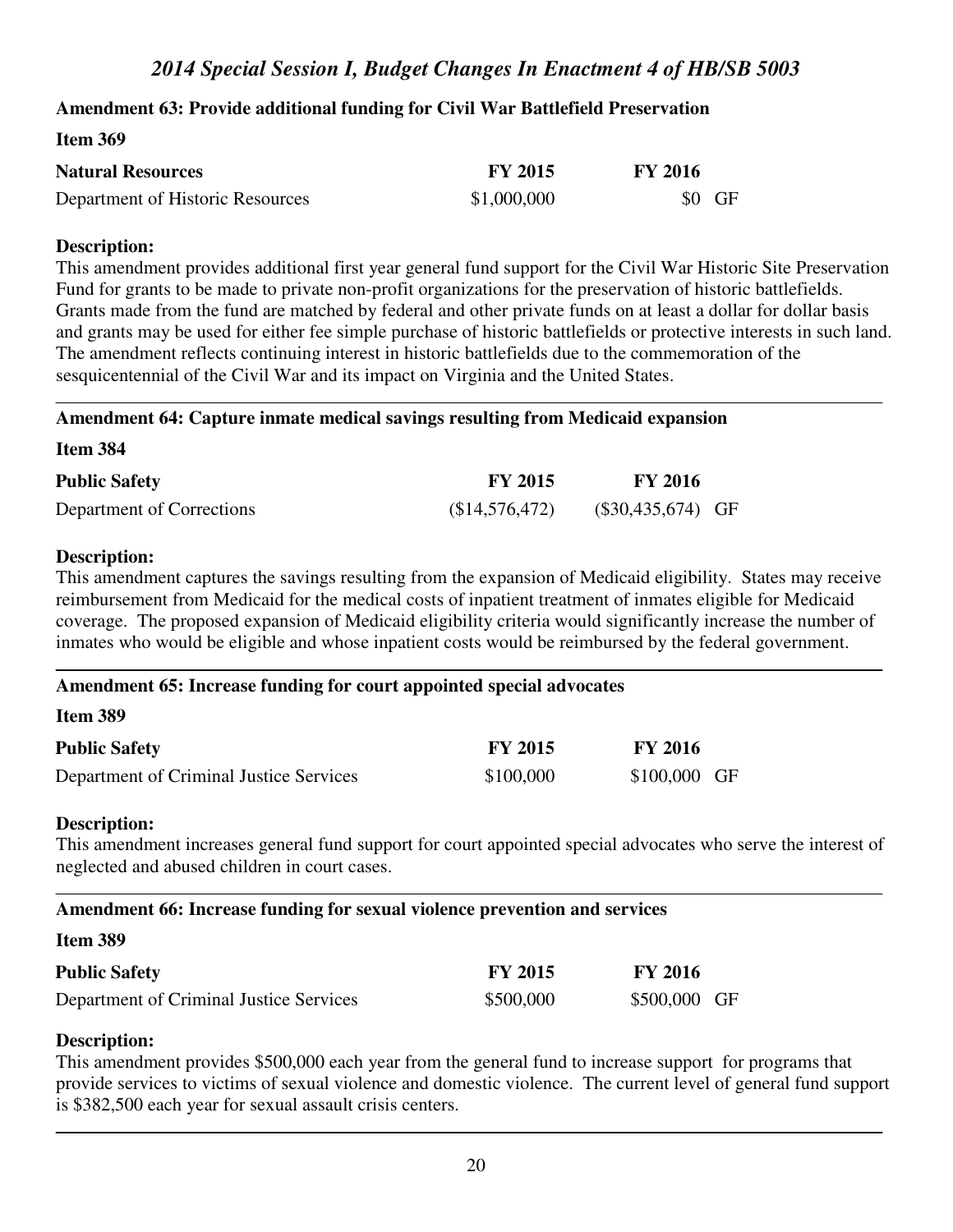#### **Amendment 67: Clarify HB599 distribution language**

#### **Item 391**

#### **Public Safety**

Department of Criminal Justice Services Language

#### **Description:**

This amendment provides language to clarify the distribution of HB599 funding.

| Amendment 68: Provide mental health professionals to selected court service units |                |                |
|-----------------------------------------------------------------------------------|----------------|----------------|
| Item 404                                                                          |                |                |
| <b>Public Safety</b>                                                              | <b>FY 2015</b> | <b>FY 2016</b> |
| Department of Juvenile Justice                                                    | \$800,000      | \$800,000 GF   |
|                                                                                   | 8.00           | 8.00 FTE       |

#### **Description:**

This amendment provides \$800,000 each year from the general fund to provide mental health services for the juvenile court services units.

### **Amendment 69: Provides funding for STARS radio equipment**

#### **Item 412**

| <b>Public Safety</b>           | <b>FY 2015</b> | <b>FY 2016</b> |
|--------------------------------|----------------|----------------|
| Department of Military Affairs | \$240,000      | $$0$ GF        |

#### **Description:**

This amendment provides additional general fund support for STARS radio equipment using the Master Equipment Leasing Program.

#### **Amendment 70: Add eight positions to the Firearms Transaction Program**

| <b>Item 413</b> |  |
|-----------------|--|
|-----------------|--|

| <b>Public Safety</b>       | <b>FY 2015</b> | <b>FY 2016</b> |  |
|----------------------------|----------------|----------------|--|
| Department of State Police | \$540,210      | \$540,210 GF   |  |
|                            | 8.00           | 8.00 FTE       |  |

### **Description:**

This amendment provides \$540,210 and eight positions each year from the general fund for the firearms transaction program to meet current workload requirements.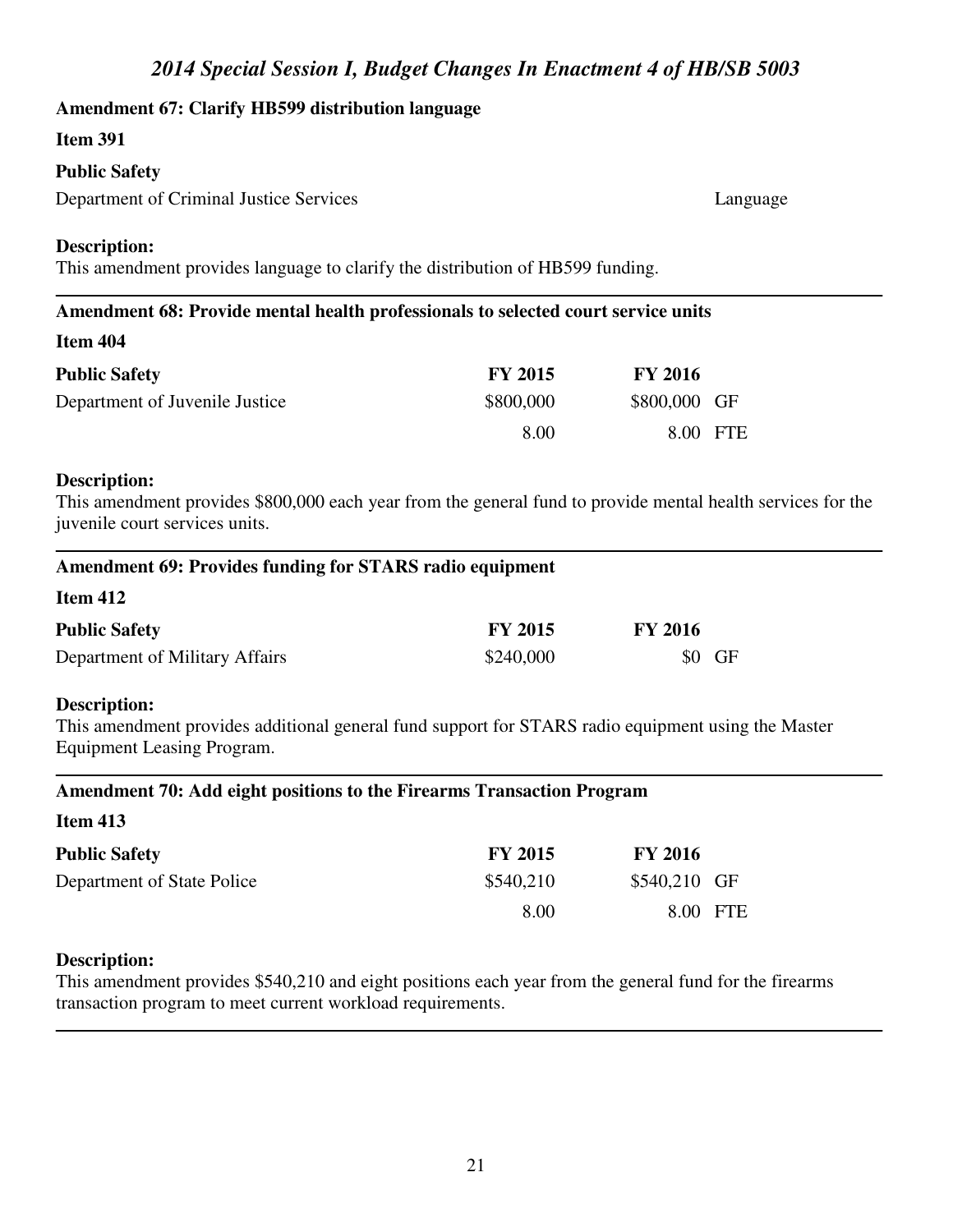# **Amendment 71: Increase funding for gasoline**

**Item 414** 

| <b>Public Safety</b>       | <b>FY 2015</b> | <b>FY 2016</b> |  |
|----------------------------|----------------|----------------|--|
| Department of State Police | \$500,000      | \$500,000 GF   |  |
|                            | \$500,000      | \$500,000 NGF  |  |

# **Description:**

This amendment provides additional funding and provides appropriation authority to use uncommitted FY 2013 year-end balances in the Insurance Fraud Fund to purchase gasoline.

# **Amendment 72: Fund a work group relating to regulation of unmanned systems development**

# **Item 418**

| <b>Technology</b>       | <b>FY 2015</b> | <b>FY 2016</b> |
|-------------------------|----------------|----------------|
| Secretary of Technology | \$1,000,000    | $$0$ GF        |

# **Description:**

This amendment establishes a work group relating to the regulatory environment for autonomous systems development and testing.

# **Amendment 73: Recommend methods for additional local transportation assistance**

## **Item 427**

# **Transportation**

Secretary of Transportation Language Language Language

# **Description:**

This amendment directs the Secretary of Transportation to report to the General Assembly by December 1, 2014, on ways in which to provide additional assistance for local transportation projects.

# **Amendment 74: Begin preliminary engineering for I-64 High Rise Bridge**

# **Item 444**

# **Transportation**

Department of Transportation Language

# **Description:**

This amendment directs the Commonwealth Transportation Board to utilize funds remaining from an environmental study for the replacement of the High Rise Bridge Project on Interstate 64 in Chesapeake to begin preliminary engineering on the project.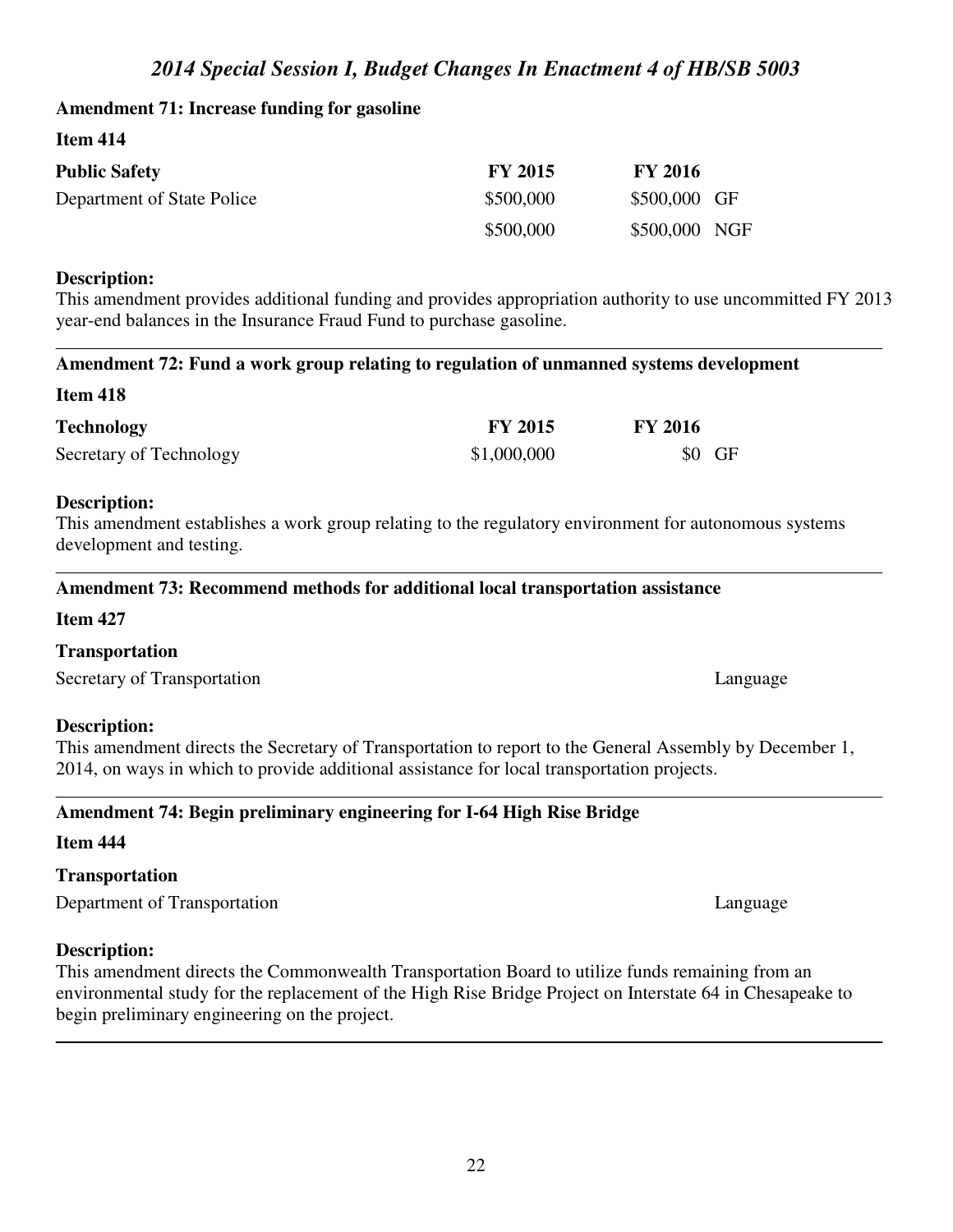## **Amendment 75: Remove general fund support related to dredging**

| Item 454                |                |                    |  |
|-------------------------|----------------|--------------------|--|
| <b>Transportation</b>   | <b>FY 2015</b> | <b>FY 2016</b>     |  |
| Virginia Port Authority | \$0            | $(\$6,500,000)$ GF |  |
|                         | \$3,100,000    | \$3,100,000 NGF    |  |

#### **Description:**

This amendment removes general fund support related to planning for dredging the Norfolk Harbor and the Elizabeth River. It is anticipated that other transportation funds are available to cover this cost over the biennium.

#### **Amendment 76: Mitigate adverse impacts on military operations**

#### **Item 458**

| <b>Veterans Affairs and Homeland Security</b>          | <b>FY 2015</b> | <b>FY 2016</b> |
|--------------------------------------------------------|----------------|----------------|
| Secretary of Veterans Affairs and Homeland<br>Security | \$1,000,000    | \$0 GF         |

### **Description:**

This amendment provides \$1.0 million from the general fund in the first year to mitigate impacts around Langley Air Force Base.

## **Amendment 77: Increase support for the Virginia Wounded Warrior Program**

#### **Item 461**

| <b>Veterans Affairs and Homeland Security</b> | <b>FY 2015</b> | <b>FY 2016</b> |  |
|-----------------------------------------------|----------------|----------------|--|
| Department of Veterans Services               | \$350,000      | \$350,000 GF   |  |

#### **Description:**

This amendment provides \$350,000 each year from the general fund for the Virginia Wounded Warrior Program to deliver rehabilitative services for Virginia veterans, guardsmen, reservists, and family members.

| Amendment 78: Provide two percent employee salary increase |                |                   |  |  |
|------------------------------------------------------------|----------------|-------------------|--|--|
| <b>Item 467</b>                                            |                |                   |  |  |
| <b>Central Appropriations</b>                              | <b>FY 2015</b> | <b>FY 2016</b>    |  |  |
| <b>Central Appropriations</b>                              | \$36,435,253   | $$163,070,361$ GF |  |  |

## **Description:**

This amendment provides \$36,435,253 the first year and \$163,070,361 the second year for a two percent base salary increase for all full time state employees and state supported local employees.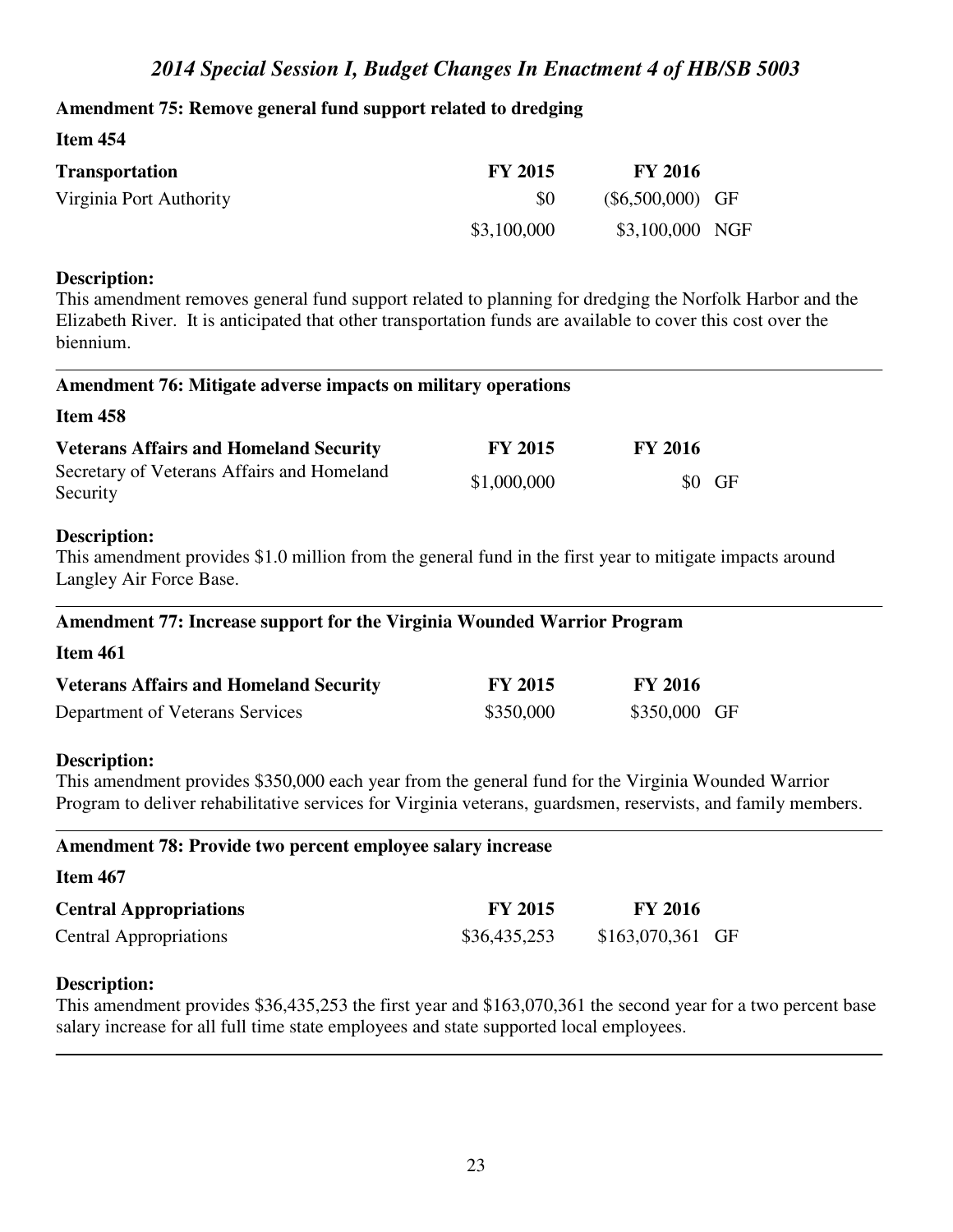## **Amendment 79: Provide revenue reserve for employer retirement contributions**

## **Item 467**

| <b>Central Appropriations</b> | <b>FY 2015</b> | <b>FY 2016</b>   |  |
|-------------------------------|----------------|------------------|--|
| <b>Central Appropriations</b> | \$0            | $$76,316,125$ GF |  |

#### **Description:**

This amendment earmarks \$76,316,125 from the general fund to increase the employer retirement contribution rates up to the full Board certified rates, contingent on specific revenue requirements.

### **Item 467**

| <b>Central Appropriations</b> | <b>FY 2015</b> | <b>FY 2016</b> |
|-------------------------------|----------------|----------------|
| <b>Central Appropriations</b> | (\$3,868,838)  | $$0$ GF        |

## **Description:**

This amendment delays the salary increase for high turnover job roles from July 25, 2014 to December 10, 2014.

## **Amendment 81: Clarify Virginia Sickness and Disability Program language**

## **Item 467**

## **Central Appropriations**

Central Appropriations Language

## **Description:**

## This amendment clarifies the language related to the Virginia Sickness and Disability Program. The Virginia Retirement System Board certified a rate of 0.73 percent for covered payroll for this program. In order to calculate the necessary funding for that rate, VRS staff calculated that a rate of 0.62 percent applied against total payroll would be equivalent to a rate of 0.73 percent applied against covered payroll.

# **Amendment 82: Correct other post-employment benefits language**

## **Item 467**

# **Central Appropriations**

Central Appropriations Language

## **Description:**

This amendment corrects the language for other post-employment benefits to reflect the actual amount appropriated.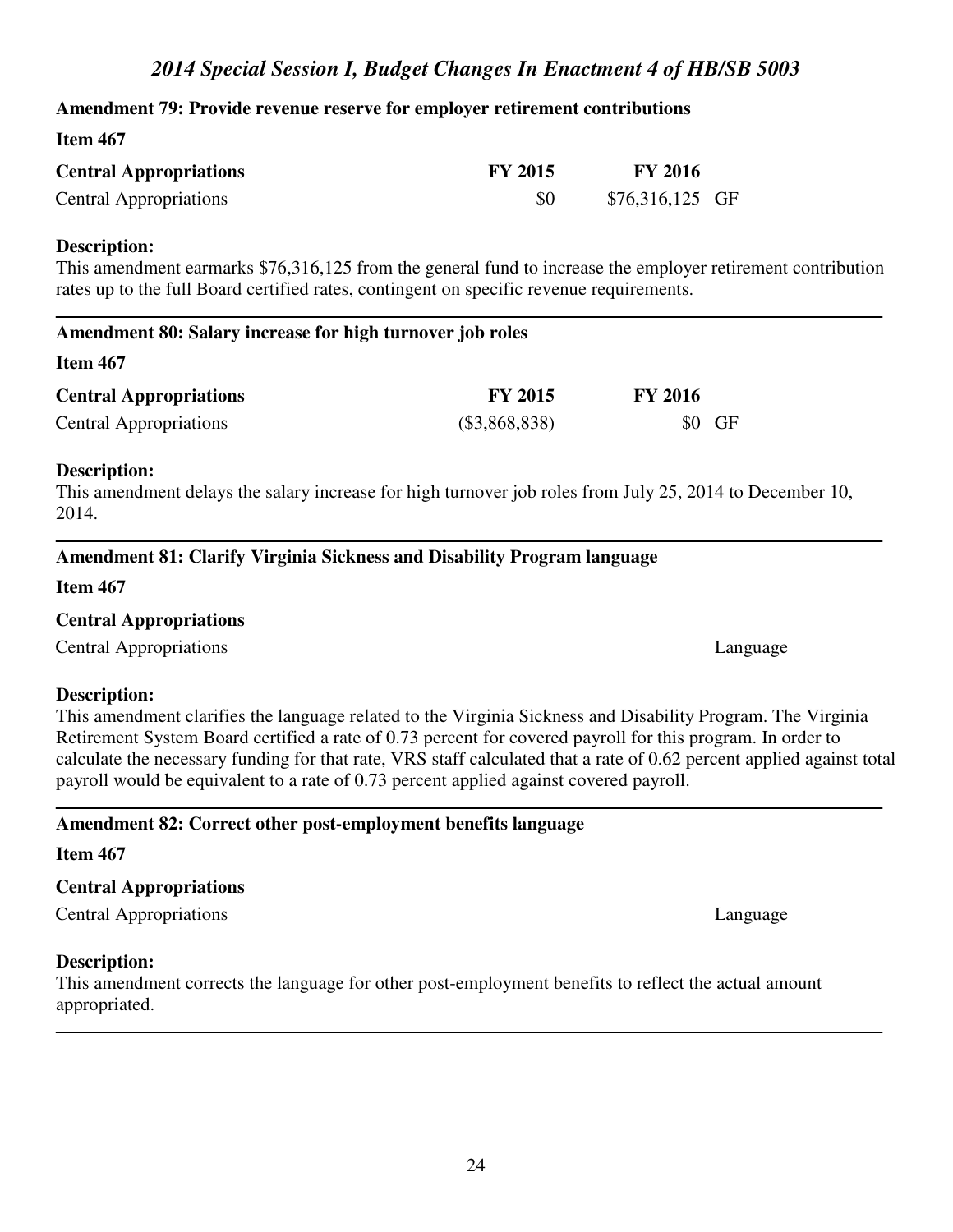#### **Amendment 83: Fund Medicaid reserve account**

#### **Item 467.10**

| <b>Central Appropriations</b> | <b>FY 2015</b> | <b>FY 2016</b>  |
|-------------------------------|----------------|-----------------|
| <b>Central Appropriations</b> | \$50,000,000   | \$50,000,000 GF |

#### **Description:**

This amendment sets aside \$50 million in funding each year from the general fund savings resulting from an expansion of Medicaid into a reserve fund. This reserve shall be available in future years to pay for the state costs of the Medicaid expansion once the savings are no longer sufficient to pay for the costs of the expansion. This reserve allows the Commonwealth to set-aside current savings in preparation of future costs.

| <b>Amendment 84: Provide funding for cabinet operations</b>                                                                    |                |                |  |
|--------------------------------------------------------------------------------------------------------------------------------|----------------|----------------|--|
| Item 468                                                                                                                       |                |                |  |
| <b>Central Appropriations</b>                                                                                                  | <b>FY 2015</b> | <b>FY 2016</b> |  |
| <b>Central Appropriations</b>                                                                                                  | \$600,000      | \$600,000 GF   |  |
| Description:<br>This amendment provides funding and one authorized position for operating support in selected cabinet offices. |                |                |  |

| <b>FY 2015</b> | <b>FY 2016</b>   |
|----------------|------------------|
| \$0            | $$17,000,000$ GF |
|                |                  |

#### **Description:**

This amendment reconvenes the Line of Duty Act work group in order to review the current administration and funding of the Line of Duty program, and sets aside \$17 million in the second year to implement the work group's recommendations.

| <b>Amendment 86: Adjusts Estimated VITA Charges</b> |                |                    |  |
|-----------------------------------------------------|----------------|--------------------|--|
| <b>Item 470</b>                                     |                |                    |  |
| <b>Central Appropriations</b>                       | <b>FY 2015</b> | <b>FY 2016</b>     |  |
| <b>Central Appropriations</b>                       | (\$1,738,071)  | $(\$3,562,457)$ GF |  |
|                                                     |                |                    |  |

## **Description:**

This amendment adjusts the amounts appropriated in each agency's budget for estimated VITA charges.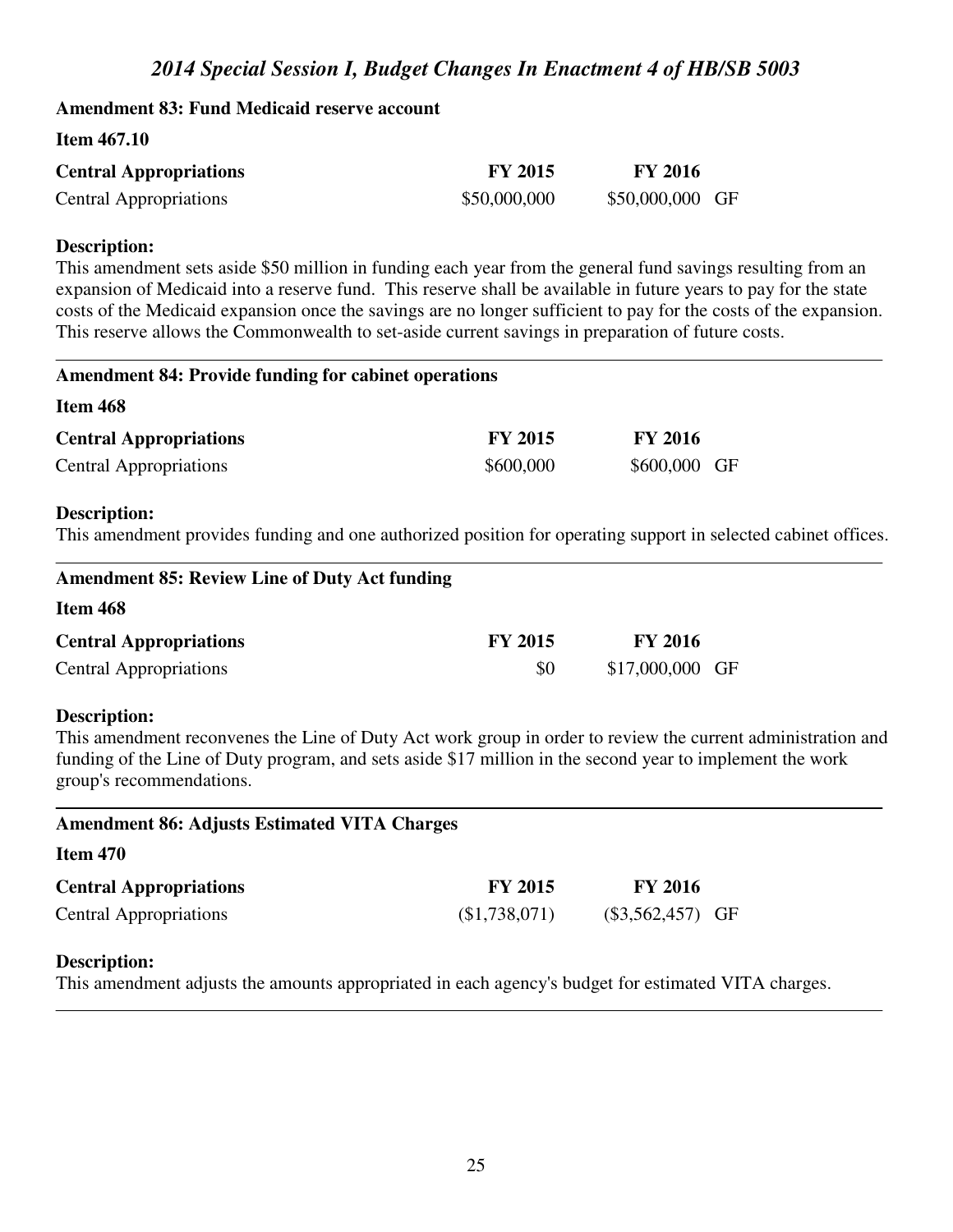### **Amendment 87: Remove proposed savings strategies for Jamestown-Yorktown Foundation**

| 100111 47 1                   |                |                |
|-------------------------------|----------------|----------------|
| <b>Central Appropriations</b> | <b>FY 2015</b> | <b>FY 2016</b> |
| <b>Central Appropriations</b> | \$61,000       | $$61,000$ GF   |

#### **Description:**

**Item 471** 

This amendment removes savings strategies to reduce advertising and operations and maintenance funding in the budget of the Jamestown-Yorktown Foundation, as proposed in the introduced biennial budget. These savings strategies are inconsistent with funding actions in the proposed biennial budget to support increased operation and maintenance costs associated with the new Yorktown Museum, and to begin planning the commemoration of the Virginia General Assembly's 400th anniversary in 2019.

#### **Amendment 88: Remove Planning District Commission Reduction**

| <b>Central Appropriations</b> | <b>FY 2015</b> | <b>FY 2016</b> |
|-------------------------------|----------------|----------------|
| <b>Central Appropriations</b> | \$70,000       | \$70,000 GF    |

#### **Description:**

**Item 471** 

This amendment removes a reduction included in Central Appropriations for Planning District Commissions.

#### **Amendment 89: Technical language change**

**Item 479** 

#### **Independent Agencies**

Virginia College Savings Plan Language

#### **Description:**

This amendment exempts nonpublic funds of higher education savings programs from requirements they be deposited in the State Treasury.

## **Amendment 90: Establish project for equipping Culpeper correctional facility**

#### **Item C-26.10**

#### **Public Safety**

Department of Corrections Language

#### **Description:**

This amendment establishes a capital project for equipping and refurbishing the Culpeper Juvenile Correctional Center, which will be operated by the Department of Corrections as an adult correctional facility. The funding for the project will be accomplished by transferring balances from existing capital projects.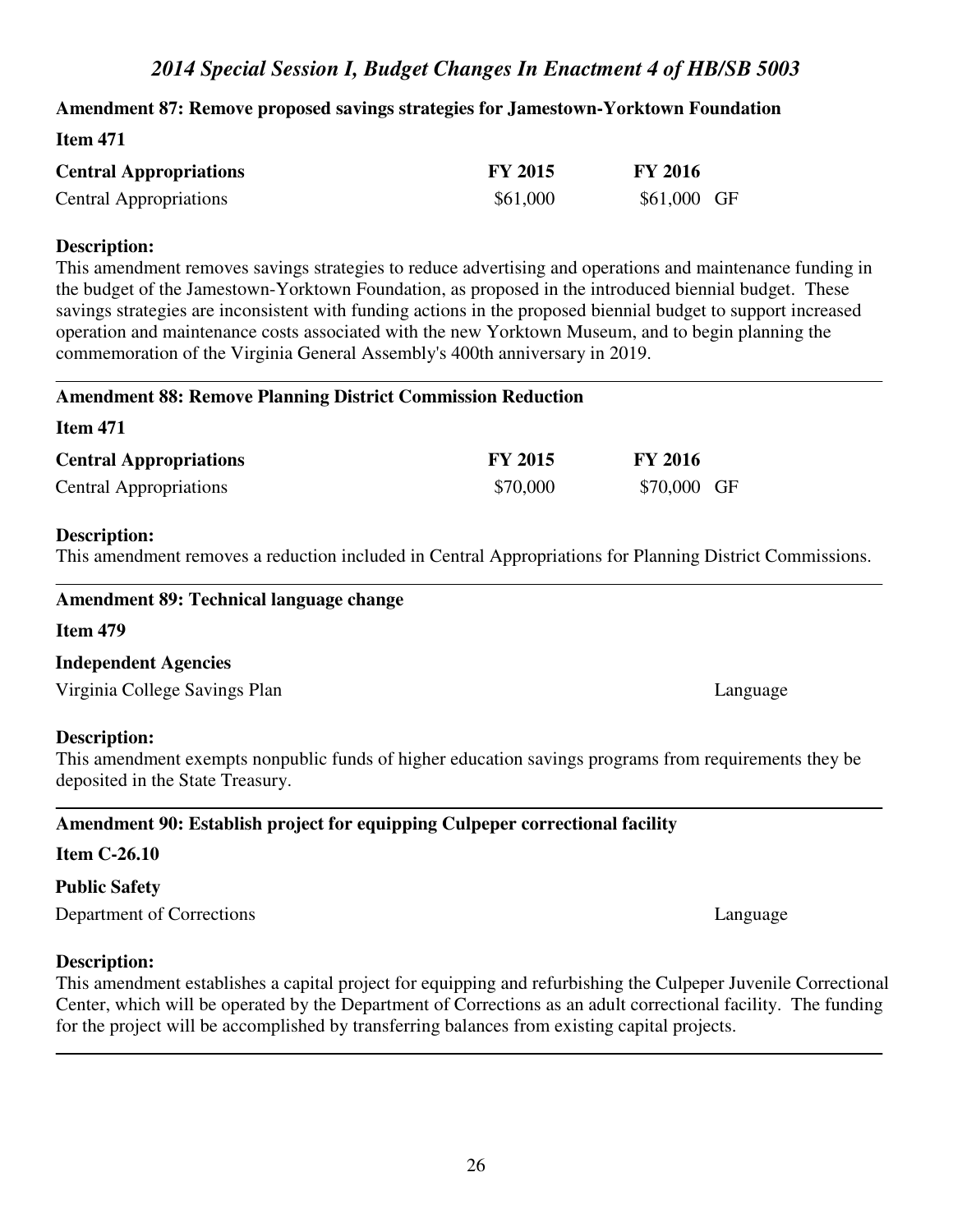## **Amendment 91: Authorize use of maintenance reserve funds for physical alterations**

## **Item C-41**

## **Central Appropriations**

Central Capital Outlay Language

## **Description:**

This amendment authorizes the Department of Corrections to use some of its maintenance reserve funding to retrofit the Culpeper correctional facility that will be transferred to it from the Department of Juvenile Justice for use as an adult correctional facility.

| Amendment 92: Increase appropriation for capital pool |                |                |  |
|-------------------------------------------------------|----------------|----------------|--|
| <b>Item C-46.10</b>                                   |                |                |  |
| <b>Central Appropriations</b>                         | <b>FY 2015</b> | <b>FY 2016</b> |  |
| <b>Central Capital Outlay</b>                         | \$21,000,000   | \$0 NGF        |  |

## **Description:**

This amendment increases the bond authorization and appropriation for a previously established capital pool. The bond proceeds are designated for a previously approved capital project for George Mason University and for a grant to the city of Alexandria for its combined sewer overflow project.

# **Amendment 93: Transfer Additional ABC Profits**

# **Item 3-1.01**

# **Transfers**

Interfund Transfers Language Language Language Language Language Language Language Language Language Language Language Language Language Language Language Language Language Language Language Language Language Language Lang

# **Description:**

This amendment provides for the transfer of increased ABC profits to the general fund. The increase is estimated at \$3,500,000 in FY 2015 and \$6,600,000 in FY 2016.

# **Amendment 94: Account for the transfer of additional Lottery funds**

# **Item 3-1.01**

# **Transfers**

Interfund Transfers Language Language Language Language Language Language Language Language Language Language Language Language Language Language Language Language Language Language Language Language Language Language Lang

# **Description:**

This amendment authorizes the transfer of an additional \$10 million each year in Lottery funds. A companion amendment in Direct Aid to Public Education utilizes the additional funding.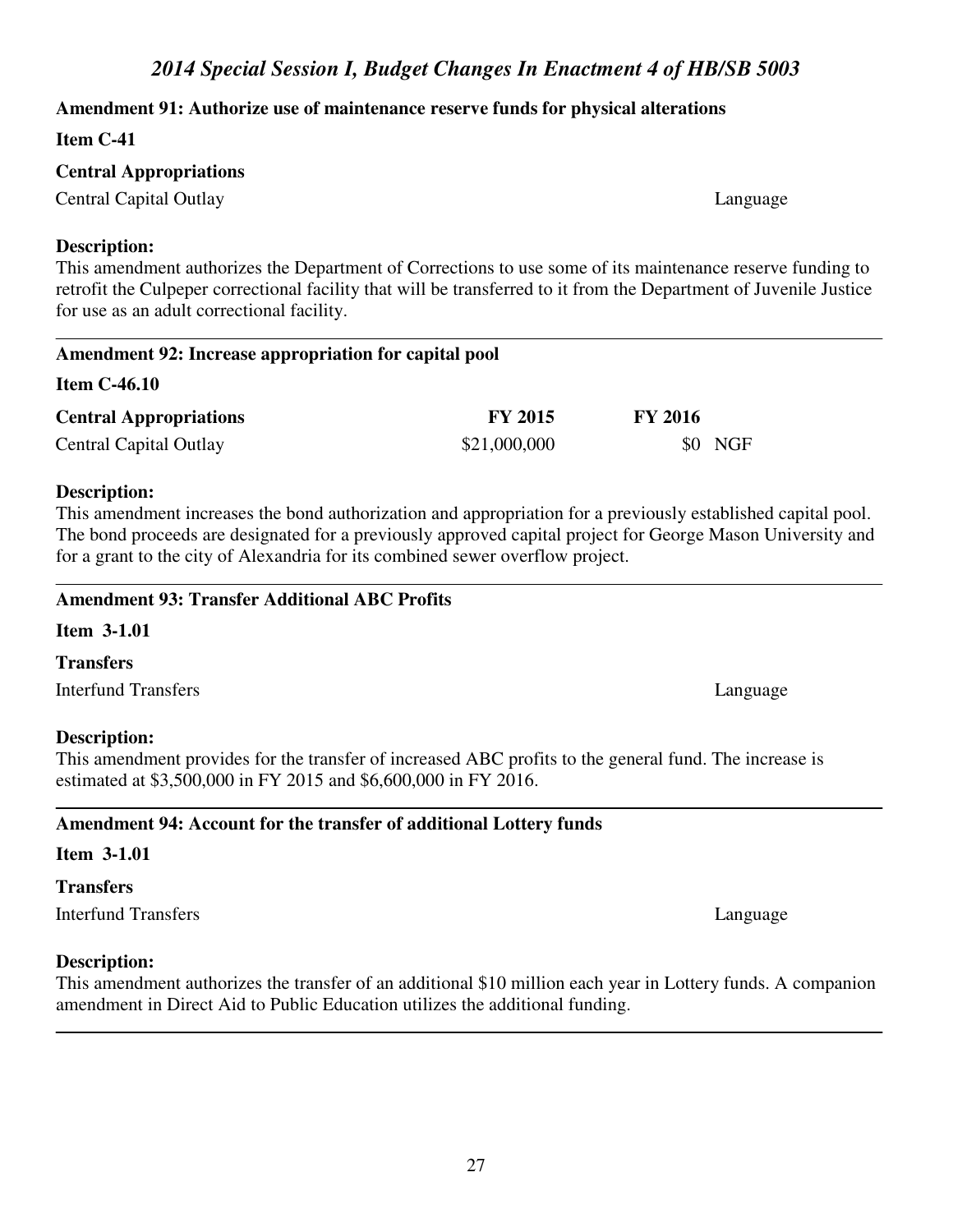## **Amendment 95: Transfer State Corporation Commission Balances**

### **Item 3-1.01**

### **Transfers**

Interfund Transfers Language

## **Description:**

This amendment authorizes the transfer of \$3 million each year to the general fund from nongeneral fund balances at the State Corporation Commission.

# **Amendment 96: Increase transfer for motor fuels testing**

## **Item 3-1.02**

## **Transfers**

Interagency Transfers Language

## **Description:**

This amendment increases the amount transferred from the Department of Transportation to the Department of General Services for motor fuels testing from \$362,854 to \$388,254 each year.

# **Amendment 97: Adjust Sales Tax Transfer for Amazon Estimate and SB 100**

# **Item 3-5.03**

# **Adjustments and Modifications to Tax**

**Collections** Implementation of Chapter 3, Acts of assembly of 2004, Special Session I Language Capacitation of Chapter 3, Acts of assembly the capacitation of 2004, Special Session I

## **Description:**

This amendment reflects the K-12 transfer component of the sales tax adjustments related to 1) Senate Bill 100 related to satellite television equipment (\$1,060,000 each year), and 2) an adjustment to the expected impact of 'Amazon' sales tax estimates (\$500,000 the first year and \$700,000 the second year). Companion amendments to the front page and Item 136 reflect the related revenues and net additional spending in Direct Aid to Education.)

# **Amendment 98: Specifications Related to OAG Negotiated Settlements**

## **Item 4-2.02**

## **Revenues**

General Fund Revenue Language Language Language Language Language Language Language Language Language Language Language Language Language Language Language Language Language Language Language Language Language Language Lan

## **Description:**

This amendment clarifies the role of the General Assembly and the office of the Attorney General in future cases involving the OAG in cases which result in funds being returned to the Commonwealth.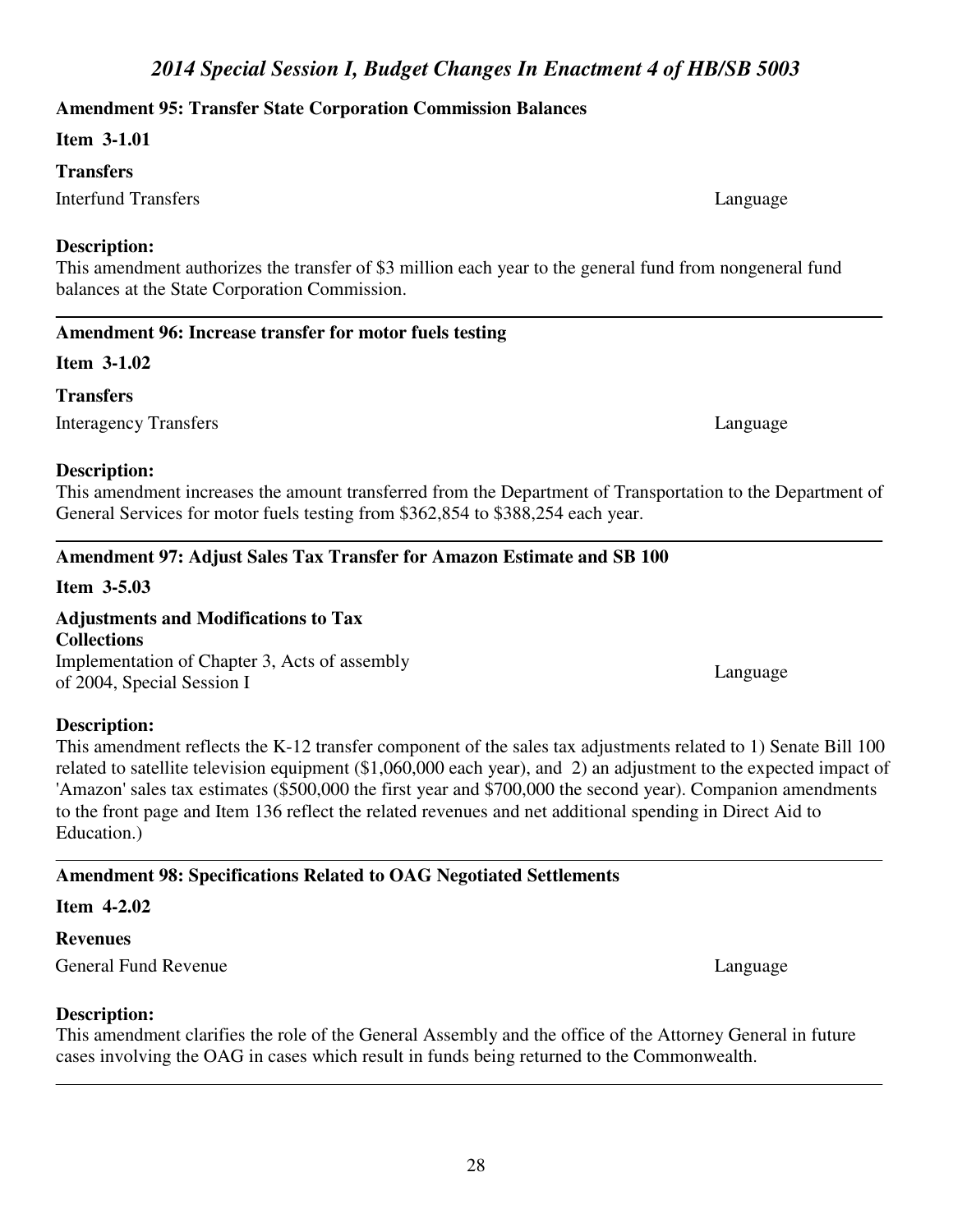## **Amendment 99: Designate that any Medicaid Expansion is a pilot program**

**Item 4-5.03** 

**Special Conditions and Restrictions on Expenditures**

Services and Clients Language

## **Description:**

This amendment modifies language related to a Medicaid Expansion, pursuant to the federal Affordable Care Act, that designates that it is pilot program set to expire on June 30, 2016. This language clarifies that a Medicaid Expansion is a pilot program only and would have to be reauthorized by the General Assembly to continue the program beyond the pilot.

### **Amendment 100: Restore missing Item**

**Item 4-5.06 Special Conditions and Restrictions on Expenditures**

Delegation of Authority Language Language

## **Description:**

This amendment retores Item 4-5.06 in the Introduced Budget for the 2014-2016 biennium. Through technical error, the Item was excluded.

## **Amendment 101: Remove Part 4 Item**

**Item 4-5.11** 

**Special Conditions and Restrictions on Expenditures** Assignment of General Fund For Nonrecurring Expenditures Language

## **Description:**

This amendment removes Item 4-5.11 in the Introduced Budget for the 2014-2016 biennium as it was vetoed in the 2013 Session. Through technical error, the Item was listed.